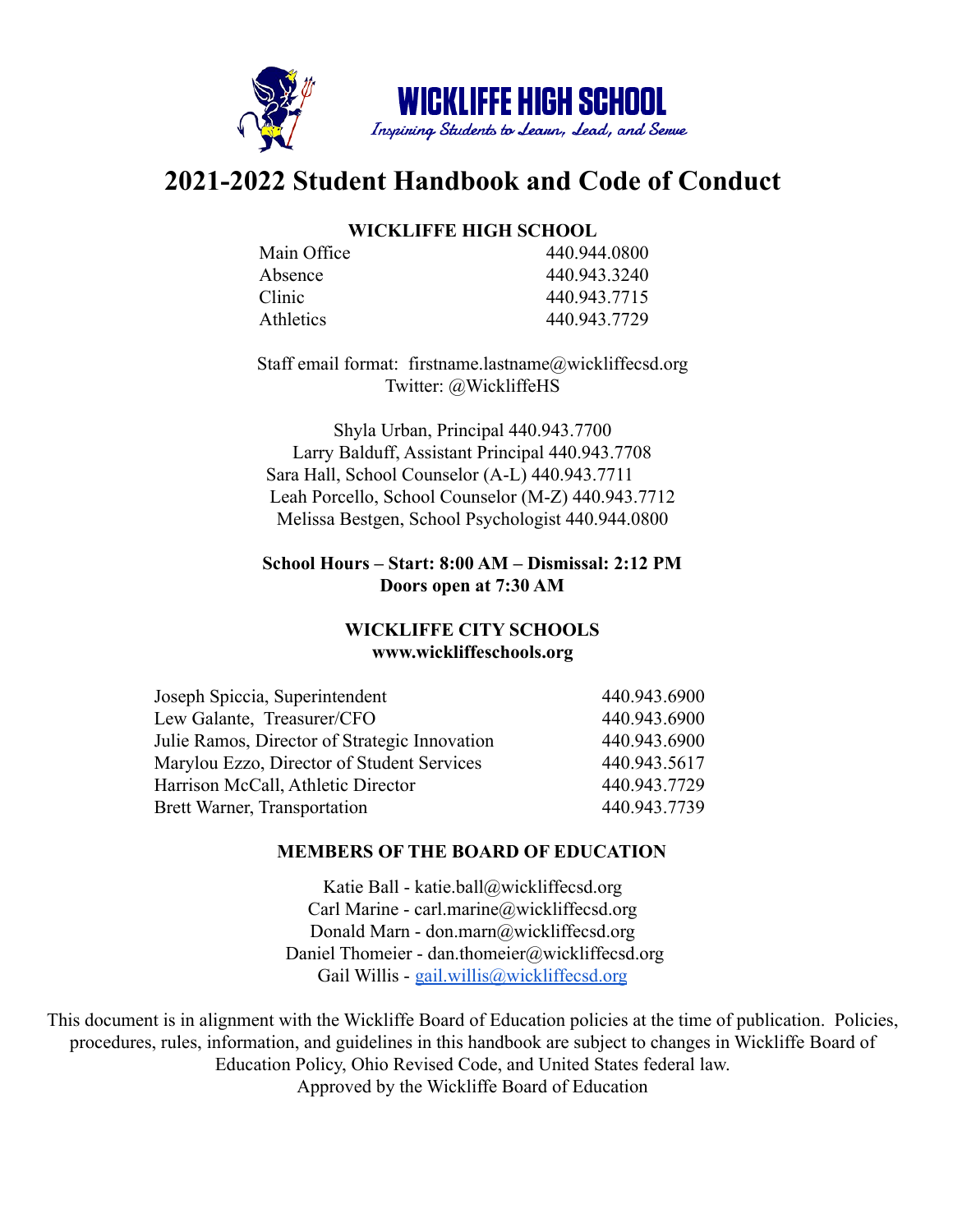## **TABLE OF CONTENTS**

| <b>General Information</b><br>Wickliffe City School District Vision<br>Wickliffe High School Mission<br>A Message from Wickliffe High School<br>Wickliffe High School Alma Mater and Fight Song<br>Wickliffe High School Tenets<br>Notifications and Statements<br>2021-2022 Wickliffe City Schools Calendar<br>Communication<br><b>Communication Procedures</b> | 4  |
|------------------------------------------------------------------------------------------------------------------------------------------------------------------------------------------------------------------------------------------------------------------------------------------------------------------------------------------------------------------|----|
| <u>The Academic Program</u><br>Refer to the WHS Course Catalog                                                                                                                                                                                                                                                                                                   | 6  |
| <b>Guidance and Counseling Services</b><br><b>School Counselors</b><br>Student Responsibility for College Admission Test<br>College and Career Planning / The Ten Year Plan<br><b>College Visitations</b><br><b>Intervention Assistance Team</b><br>School Transfer/Withdrawal<br>Age of Majority<br><b>Emancipation Rules</b>                                   | 6  |
| <b>Extra-Curricular Activities</b><br>Clubs and Sports<br>Athletic and Extracurricular Eligibility                                                                                                                                                                                                                                                               | 7  |
| <b>Attendance Policy</b><br><b>School Absences</b><br>Tardy to School<br>Attendance Requirements: Evening Activities<br>Planned Absence Policy                                                                                                                                                                                                                   | 8  |
| <b>Clinic / Health Services</b><br>School Clinic<br><b>Emergency Medical Forms</b><br>Inhalers / Epi-Pens<br>Food Allergies                                                                                                                                                                                                                                      | 9  |
| <b>Building Policies, Procedures, and Guidelines</b><br>Activity/Club Accounts<br>All-Call/Reverse 911 System<br>Announcements<br>Assemblies<br>Before the School Day Begins<br>Bus Rules and Regulations<br>Cell Phone and Electronic Device Use<br>Early Release / Late Arrival<br>Entrance / Exit for Tech / CCP / Outplaced                                  | 10 |

#### Posters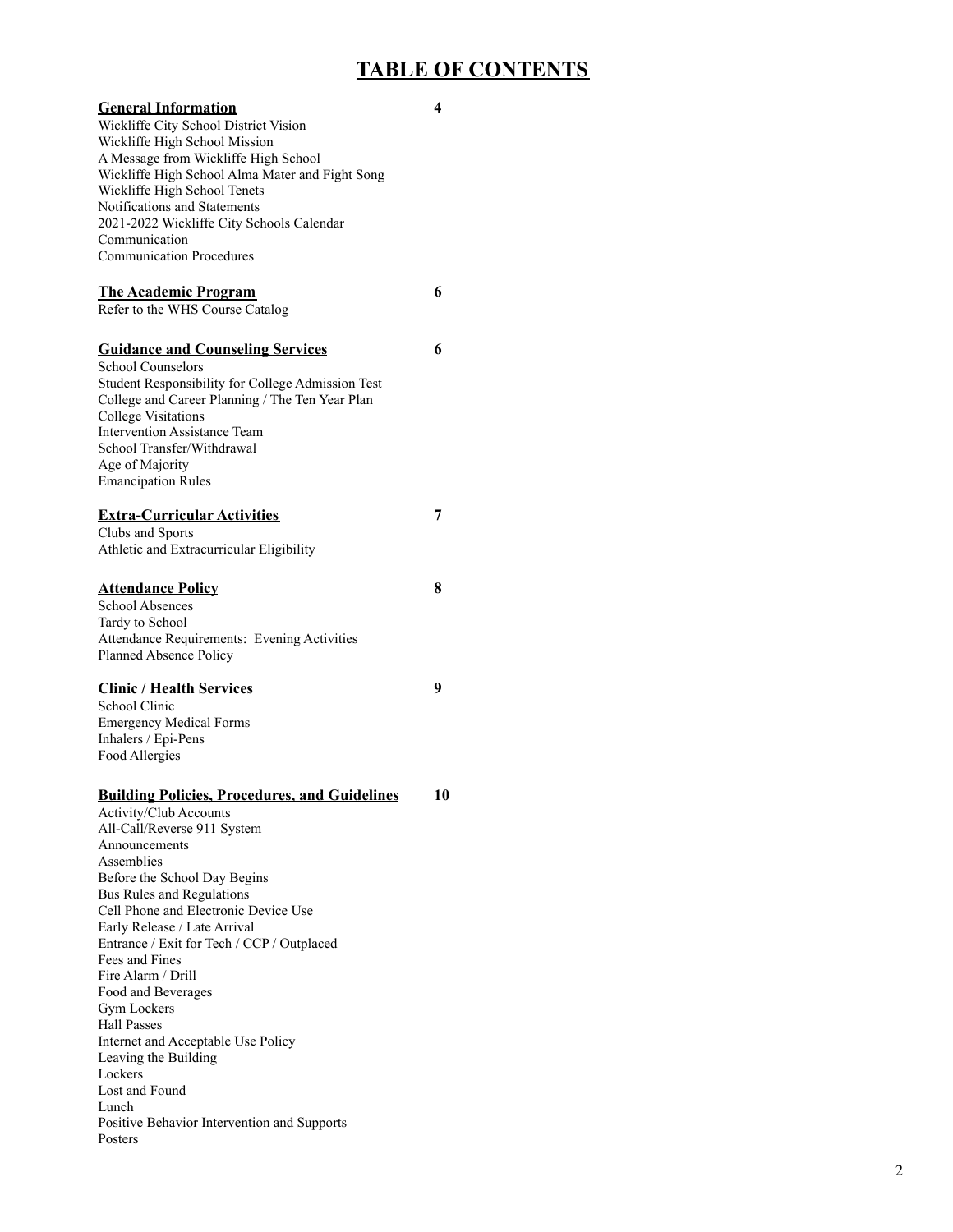| <b>School Dances</b>                                  |    |
|-------------------------------------------------------|----|
| <b>Sporting Events</b>                                |    |
| <b>Student Parking</b>                                |    |
| School Safety / ALICE                                 |    |
| School Psychologist                                   |    |
| <b>School Visitors</b>                                |    |
| Search and Seizure                                    |    |
| Speech and Language                                   |    |
| <b>Student Dress</b>                                  |    |
| Textbook, Supplies, Technology Hardware, and Property |    |
| Tornado Alarm                                         |    |
| <b>Work Permits</b>                                   |    |
|                                                       |    |
| <u> Student Code of Conduct</u>                       | 17 |
| <b>Student Code of Conduct</b>                        |    |
| <b>Prohibited Conduct</b>                             |    |
|                                                       |    |
| <u>Discipline</u>                                     | 21 |
| Discipline                                            |    |
| Due Process                                           |    |
| After School                                          |    |
| <b>Emergency Removal</b>                              |    |
| Suspension                                            |    |
| Expulsion                                             |    |
|                                                       |    |
| <u> Bullving / Hazing / Dating Violence</u>           | 23 |

Bullying / Hazing / Dating Violence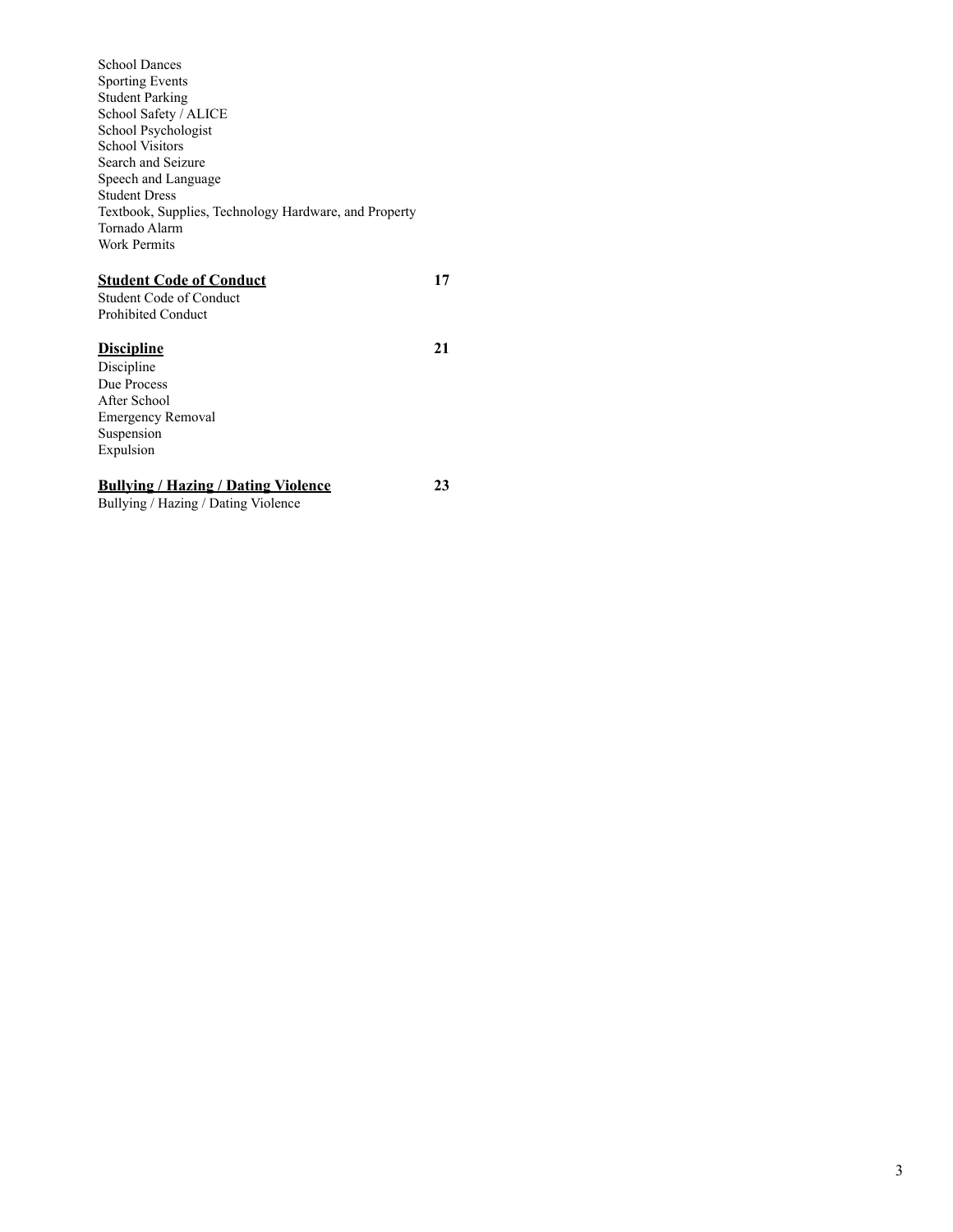## **GENERAL INFORMATION**

## **WICKLIFFE CITY SCHOOL DISTRICT VISION:**

The Wickliffe City School District will be an exemplary district. To that end, the District will:

- Develop a strategic growth plan that will serve as its guidance document for the vision. The plan will be based on an on-going review of quantitative and qualitative data, educational and workforce trends, and the needs of the students and the community. The plan is focused enough to be implemented and evaluated, and broad enough to meet the changing needs of its stakeholders.
- Provide students with a core curriculum complemented with a variety of elective courses and extracurricular activities. This program will stimulate intellectual curiosity, require students to demonstrate that they have learned how to learn, and enable them to become productive and effective citizens.
- Recognize the importance of each individual student by facilitating each student's transition to and through high school, providing the information and support that enables him/her to develop appropriate educational and career goals, and will monitor the academic, behavior, and emotional progress of each student
- Recruit, hire, and retain individuals with exceptional skill in their field, true passion for the work of education, and extraordinary compassion for people.
- Provide continuous professional development to staff so that they will continue to develop their skills in the ever-changing nature of their work.
- School is a joyful place that provides a warm, inviting, and safe environment. Students will enjoy their school experience, and develop a sense of pride in their school and community
- Recognize the importance of establishing effective partnerships with the larger community (parents, residents, businesses, governmental agencies, and other organizations) and will work to partner with these groups to improve the educational program and the community.
- Recognize that the benchmark for success is student learning, achievement, conduct, citizenship, and character.

## **WICKLIFFE HIGH SCHOOL MISSION:**

The high school's central goal is to advance the vision of the Wickliffe City School District, and to do that by creating a positive, engaging learning community that challenges and motivates our students to reach their true potential. We strive to motivate our students to:

- Foster a positive school culture that promotes strong and healthy relationships
- Adopt a global perspective that fits into a dynamic, shifting, and interconnected world community
- Adhere to values of integrity and accountability for behavior and academic success
- Develop a life-long passion for learning and problem-solving
- Collaborate with all students and staff to reach full potential as contributing members of society

Wickliffe High School is committed to excellence and will utilize emerging technologies and innovations to foster an engaging learning environment. By building positive relationships and fostering real and authentic learning experiences, the district will empower its students to become lifelong learners who learn, lead, and serve in their communities.

## **A MESSAGE FROM WICKLIFFE HIGH SCHOOL:**

Welcome to your high school. We are excited for another outstanding year of opportunities for the students of Wickliffe High School, where generations of pride and tradition run deep. Wickliffe High School is the embodiment of our commitment to provide an outstanding education that prepares students for a fulfilling life after high school. We are committed to providing a dedicated staff, outstanding facilities, and high expectations for quality student performance inside and outside the classroom.

Please familiarize yourself with the contents and important policies contained in this handbook. Our administration and staff are counting on each of you to meet the responsibilities required of good citizens to contribute the time, energy and dedication to make our high school a positive learning environment for all. Please pay special attention to important policies related to student attendance, eligibility, and code of conduct.

Our best wishes to each of you for a successful school year. We look forward to another year of opportunities and celebrations of each of your successes this school year. Wickliffe High School welcomes each and everyone for an exciting and rewarding school year.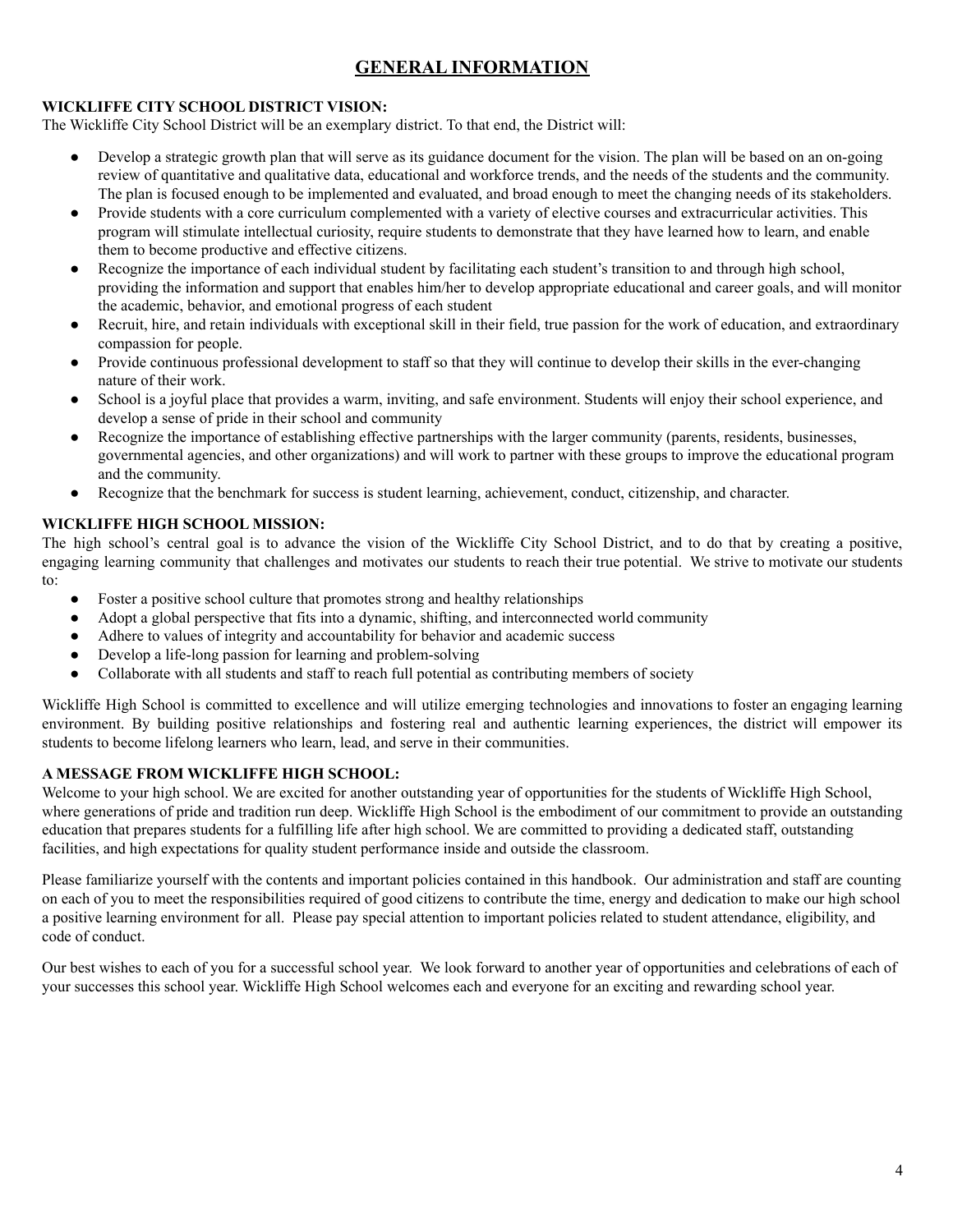## **WICKLIFFE HIGH ALMA MATER**

Wickliffe High forever onward Hail be to thee, Alma Mater ours forever Faithful, proud and free

Love and loyalty we offer To you, our great Alma Mater On the ridge you stand so proudly Hail Wickliffe High

## **WICKLIFFE FIGHT SONG**

Oh when the Wickliffe boys all fall in line, we're gonna win again another time. And for the Blue and Gold we'll yell and yell, and for the football team we'll yell and yell and yell, We're gonna fight, fight, fight for every yard, we're gonna circle in and hit 'em hard. We're gonna put old (opposing school) on the sod, on the sod, RAH, RAH, RAH

## **WICKLIFFE HIGH SCHOOL TENETS**

#### **POSITIVE SCHOOL CULTURE**

The Wickliffe High School community values the individual learning differences and needs of each student in the building. Communication between staff, parents, and students is important for the success of our school. Students are expected to communicate with all adults and foster the value of treating each other with respect and goodwill. Likewise, staff members will communicate regularly with parents/guardians and students. We strive to motivate students to take ownership in their own learning, enjoy their time spent in the building, and adhere to the principals of our mission and code of conduct. Our students will recognize and celebrate each student's pursuit of education and personal satisfaction. Creating a strong sense of school pride is a part of this vision.

## **PASSION FOR LIFE-LONG LEARNING**

The staff at Wickliffe High School will model for our students the importance of a life-long pursuit of learning. Students will receive assistance in identifying their passions through self-assessment, varied experiences through extra-curricular and technological opportunities, and by receiving regular communication and feedback from counseling staff and teachers with regards to performance. Our students are expected to be inquisitive, curious, and dedicated to problem solving, as these skills are vital in the new global workplace.

#### **COLLABORATIVE LEARNING**

Wickliffe High School values collaboration as a part of the district vision. Students will respect each other's right to a positive learning environment. We will reach our full potential as contributing members of society by embracing this value. Students are encouraged to participate in a variety of extra-curricular options to connect themselves to other students and the larger community. Students should draw connections between classes and ask for assistance and intervention if they are struggling. Wickliffe High School will provide students with targeted intervention and feedback, and allow students to grow in a collaborative team environment.

#### **ADOPTING A GLOBAL PERSPECTIVE**

Wickliffe High School will challenge students to adopt a global perspective by utilizing technology as a tool for experiential growth and learning. Additionally, students will be encouraged to develop compassion for others through worthy community service and student programming; students will always be challenged to go above and beyond the minimum requirements of service.

## **NOTIFICATIONS AND STATEMENTS**

#### **GOOD FAITH**

This handbook is created and updated annually in good faith as a guiding document for parents and students to use as a resource. While most situations and regulations are addressed, this book may not be exhaustive of all circumstances. Anything not directly addressed in this document will be handled by the administration with the best interest and safety of students and the whole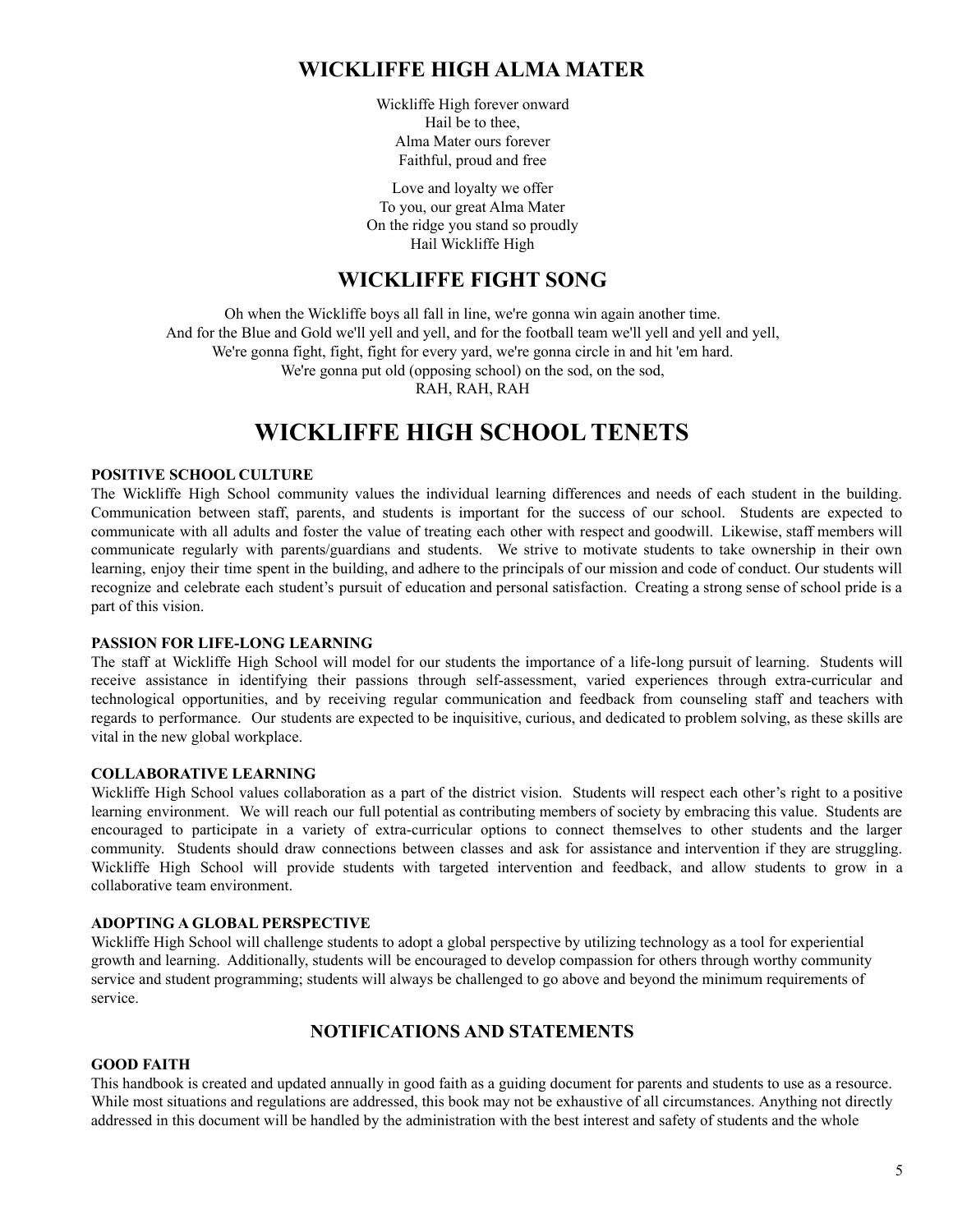campus in mind. In the event that any inaccuracies are present in this handbook, the administration reserves the right to act in good faith to ensure all school functions are successfully administered.

## **STUDENT RECORDS / FAMILY EDUCATIONAL RIGHTS and PRIVACY ACT (FERPA)**

FERPA gives parents and legal guardians certain rights with respect to their children's education records. Their rights include:

- The right to inspect and review the student's educational records within the timeframe provided in Ohio Revised Code. Parents are requested to provide a written/email request to the principal that identifies the record(s) they wish to inspect. The school official will make arrangements for access and notify the parent of the time and place where the records may be inspected.
- The right to request the amendment of the student's education records that the parent believes is inaccurate. They should write to the Principal, clearly identify the part of the record they want changed, and specify why it is inaccurate.
- For substantial records requests, the district may charge a per-page fee to cover the cost of reproduction of the requested documents.

The exception to disclosure of student information without consent is the release of directory information. The district will make the information listed below as directory information available upon a legitimate request unless a parent/guardian or student 18 years or older notifies the school in writing by September 15 of each school year that (s)he will not permit distribution of the following information. Under Ohio law, directory information includes the following: *student name, address, telephone listing,* date and place of birth, participation in recognized activities and sports, weight and height of members of athletic teams, dates of *attendance, date of graduation, and awards received.*

#### **TITLE IX POLICY NOTIFICATION**

It is the policy of the Wickliffe Board of Education not to discriminate on the basis of sex in its educational program, activities, or employment policies as required by Title IX of the 1972 Educational Amendments. Inquiries regarding compliance with the Title IX may be directed to: Wickliffe City Schools Superintendent, 2221 Rockefeller Road, Wickliffe, OH 44092

## **COMMUNICATION**

Wickliffe High School offers several methods to ensure effective and efficient communication between parents and teachers. Parents should ensure that the office has updated address, telephone, and email contact information. Parents may contact teachers via email (format: firstname.lastname@wickliffecsd.org) or may contact the main office to leave a message for a specific teacher or team. Please allow 24 hours for a teacher to respond to your communication. District employees are bound by Board of Education Policy and state law and are limited in the amount of information that can be provided to non-parents/non-legal guardians. (See STUDENT RECORDS & FAMILY EDUCATIONAL RIGHTS & PRIVACY ACT).

## **COMMUNICATION PROCEDURES**

During the course of the school year problems, questions, and concerns will arise. To help ensure that these issues are resolved as effectively and efficiently as possible, Wickliffe High School enforces the following communication hierarchy:

- 1. Parents should first contact the specific faculty/staff member/coach and allow that individual to address and resolve the issue.
- 2. In the event that the issue is not resolved, the parent may contact the assistant principal, school counselor, or athletic director for aid in addressing and resolving the concern.
- 3. The parent may contact the principal to address the issue if the first two steps do not result in a resolution to the issue. The principal may require a parent/staff member conference to address the issue.
- 4. The parent may contact the Superintendent in the event that steps 1-3 have not resulted in a resolution.

## **THE ACADEMIC PROGRAM**

Refer to the Wickliffe High School Course Catalog.

## **GUIDANCE AND COUNSELING SERVICES**

#### **SCHOOL COUNSELORS**

The services of trained School Counselors are available to all students for the purpose of educational, social and vocational assistance. Each student is assigned a counselor and will meet with them at least twice during the school year. However, any time that you have a problem or question regarding school, you should feel free to contact either of the counselors for assistance.

A student who needs to see his/her school counselor may:

- 1. Email your assigned counselor or the Guidance Secretary at [Charie.Trivisonno@Wickliffecsd.org](mailto:Charie.Trivisonno@Wickliffecsd.org) to request an appointment
- 2. Fill out a guidance appointment form, which is found in the Guidance Suite in the library.
- 3. A school counselor can be contacted before or after school, during study hall or lunch periods in the Guidance Suite.

*\*\*In an emergency situation, a student should see a secretary, counselor, or nurse immediately.*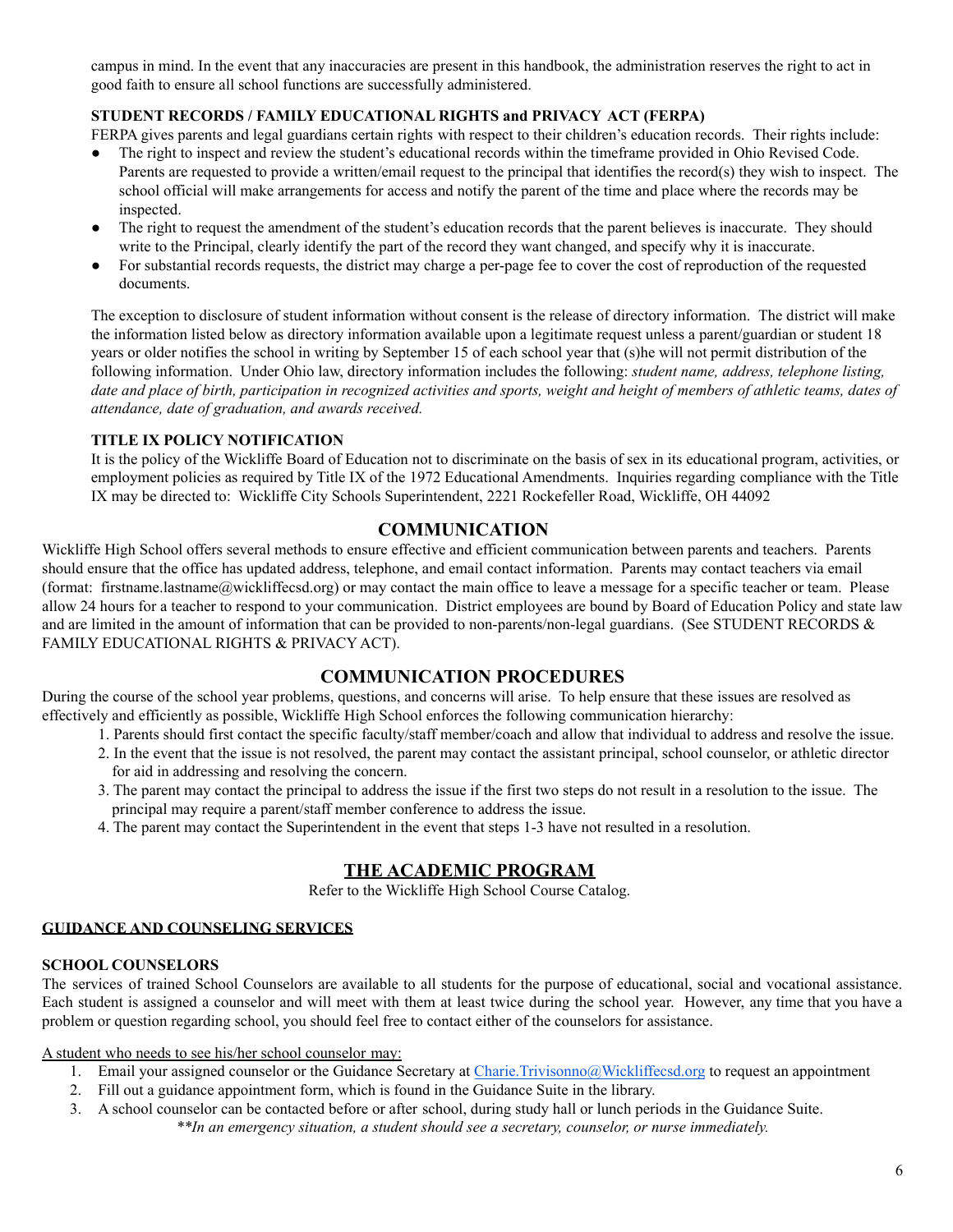#### **COLLEGE AND CAREER PLANNING / TEN YEAR PLAN**

As WHS prepares students to be college and career ready, planning and learning about career pathways begins in grade five. Throughout the year many colleges and universities are invited to Wickliffe to acquaint students with their institution, admission requirements, and academic and social programs. Students may visit with as many as three representatives with teacher and counselor approval. Additionally, students will take part in creating their 10-year goals and plans. Wickliffe High School will provide many opportunities for students to learn about potential careers and educational paths. In addition, resources are available in the counseling office to help students with career planning and college selection.

#### **COLLEGE VISITATIONS/JOB SHADOW**

Sophomores, juniors, and seniors are permitted to visit colleges or job shadow with an adult during the school day. Students must complete and sign a College Visitation/Job Shadow Request Form in advance, which can be found in the Guidance Suite. Upon receipt of a completed and signed form, the guidance secretary issues a planned absence form that must be signed by the classroom teachers. Teacher notification forms are returned to the guidance secretary.

#### **ATTENDANCE/ACADEMIC INTERVENTION ASSISTANCE TEAM**

The Attendance/Intervention Assistance Team is composed of staff members who provide expertise, support and care for students having difficulties in academic classes or in behavioral responsibilities. This is accomplished by providing extra school and/or community resources to students in need. In addition, this group provides teachers with support and strategies for developing the best plan for student success. Staff or parents should make referrals to the counselor. A school counselor or administrator usually leads the team.

#### **SCHOOL TRANSFER/WITHDRAWAL**

Pupils withdrawing from school should obtain a withdrawal permit from the front office secretary. The student should give prior notice to the teacher so that a student may complete all work due prior to the withdrawal date. All fees must be paid and materials must be returned in order for records to be released to the next school. If the pupil withdraws during the summer, the high school office should be notified so that a transcript of credits may be sent to the new school.

#### **AGE OF MAJORITY**

Any student who has reached the age of eighteen (18) is still expected to follow all school rules and regulations outlined in the student handbook and the adopted Board of Education Student Code of Conduct. Parents of eighteen-year-olds will continue to be consulted in all decisions related to the student's education.

#### **EMANCIPATION RULES**

Requirements for admission and continued enrollment for emancipated individuals:

1. An emancipated person who is at least eighteen but under twenty-two years of age may attend Wickliffe High School if he/she 1) lives in the district apart from his/her parent(s), or any other relatives 2) supports him/herself by his/her labor, and 3) has not been granted a high school diploma or certificate of attendance.

2. Prior to admission, such students must 1) provide documentation of residency, 2) show evidence of at least thirty days of continuous employment, 3) submit a personal budget documenting that income from employment meets or exceeds expenses, and 4) provide a statement from the employer(s) with the student's work schedule demonstrating that the schedule does not interfere with the school schedule.

3. After admission, emancipated students must 1) attend school regularly with fewer than fifteen days of absence, 2) document by the tenth day of each month that living expenses from the prior month have been paid, and 3) document by the tenth day of each month that continuous employment has been maintained by submitting copies of pay vouchers from the previous month.

## **EXTRA-CURRICULAR ACTIVITIES**

#### **CLUBS AND SPORTS**

Wickliffe High School encourages students to develop a well-rounded education that involves being a part of the school community by participating in clubs and sports. Students who embed themselves into the culture of the school feel as though they are a part of a positive place and they develop skills to help them multi-task and collaborate to reach goals. Pupils not under supervision of a faculty member are to be out of the building by 2:15 pm on a school day.

#### **Activities**

Kindness Committee Student Council National Honor Society Class Officers Rockefeller Road Revue Choir

- Marching Band Yearbook National Art Honor Society Jazz Band Pep Band
- Academic Challenge Culture Club Green Devils Ecology Club Anime Club Dungeons & Dragons Club Video Game Club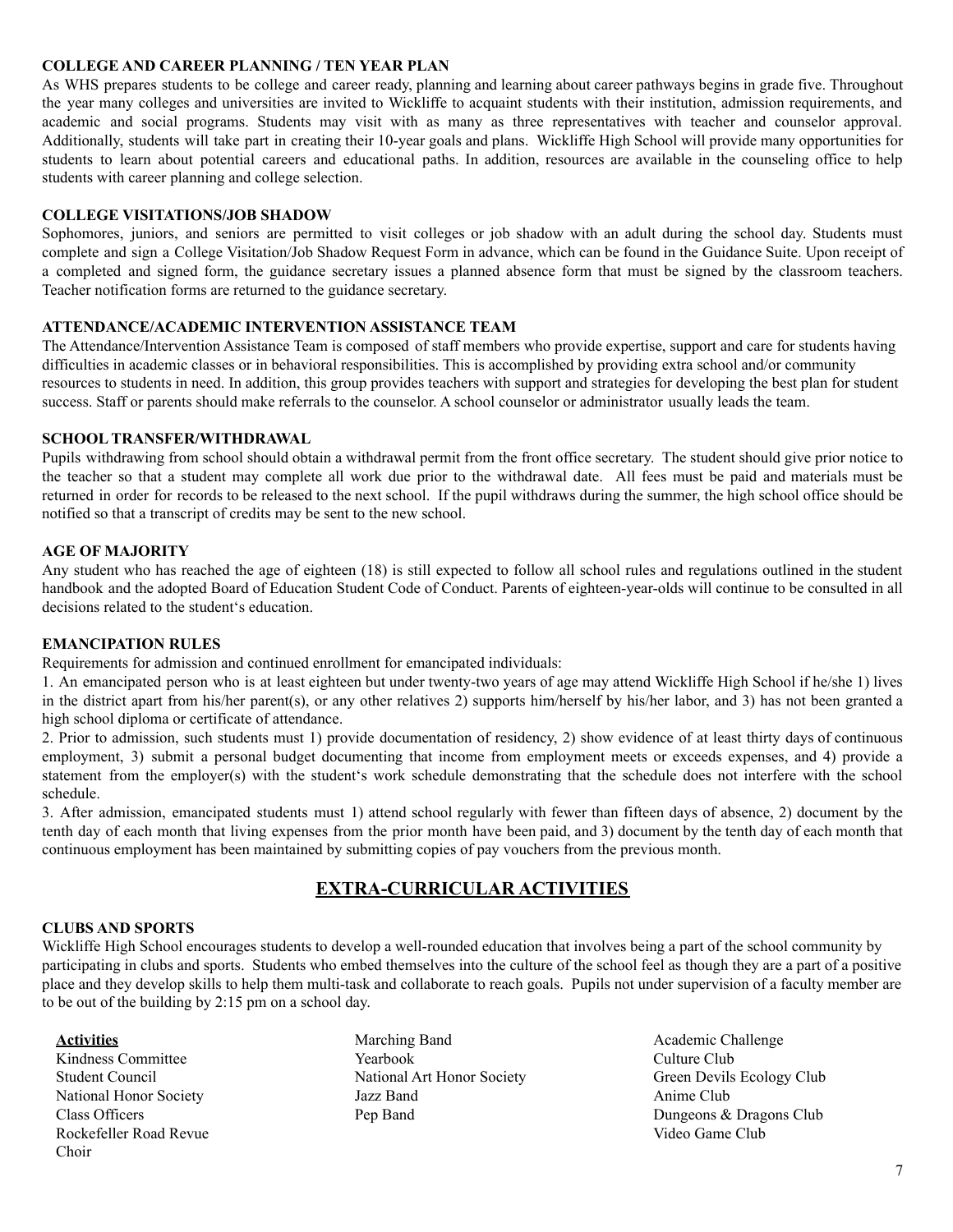| <b>Fall Sports</b>   | <b>Winter Sports</b> |
|----------------------|----------------------|
| Cheerleading         | Basketball           |
| <b>Cross Country</b> | Bowling              |
| Football             | Cheerleading         |
| Golf                 | Swimming             |
| Soccer               | Wrestling            |
| Volleyball           |                      |

#### **Spring Sports** Baseball Softball Boys Tennis Track and Field

## **ATHLETIC AND EXTRACURRICULAR ELIGIBILITY**

To seek membership or participation in any of these activities, a student should request information from the main office or athletic office and become familiar with the following OHSAA Bylaws:

- All beginning ninth graders must have passed a minimum of five of all subjects in which enrolled the immediately preceding grading period.
- Grades 9-12: To be eligible, a student-athlete must have received passing grades in a minimum of five one-credit courses or the equivalent, in the immediately preceding grading period. (Note: Students taking post-secondary options must comply with these standards.) Semester and yearly grades have no effect on OHSAA eligibility.
- In addition, students must have a 1.5 GPA and no more than one F.
- Summer school grades cannot be used to substitute for failing grades from the last grading period of the regular school year.

A student may be denied participation in any extracurricular activity for violation of the Code of Student Conduct for any rule or regulation specific to that activity or for athletes not meeting the eligibility requirements.

## **ATTENDANCE POLICY**

#### **ABSENCE(S) (Board Policy JED)**

It is important for every student in Ohio to attend school every day. Missing too much school has long-term, negative effects on students, such as lower achievement and graduation rates. There are many reasons students miss school, in all cases; the school must be notified of the specific reason for each absence. Absences after 10 days must be accompanied by a physician's note explaining the reason for the absence.

The Wickliffe City Schools are obligated to follow attendance laws, policies, and procedures as set forth by the Ohio Department of Education and the Ohio Revised Code.

#### **Ohio definitions for school attendance:**

#### **Habitual Truancy:**

- Absent 30 or more consecutive hours without a legitimate excuse; and/or
- Absent 42 or more hours in one month without a legitimate excuse; and/or
- Absent 72 or more hours in one year without a legitimate excuse.

#### **Excessive Absences:**

- Absent 38 or more hours in one school month with or without a legitimate excuse; and/or
- Absent 65 or more hours in one school year with or without a legitimate excuse.

Students who meet one or more the above stated definitions will be subject to Ohio attendance laws, policies, and procedures. Reasons for which students may be excused include, but are not limited to:

- 1. personal illness of the student;
- 2. illness in the student's family;
- 3. death in the family;
- 4. needed at home to perform necessary work directly and exclusively for parents or legal guardians (applies to students over 14 years of age only);
- 5. quarantine for contagious disease;
- 6. religious reasons;
- 7. traveling out of state to attend a Board-approved enrichment activity or extracurricular activity (applies to absences of up to four days) or court appearance obligations.

Google Classroom is the preferred communication tool for corresponding with teachers regarding makeup work/assignments. Students who are absent from school must check their Google Classroom course page(s) as soon as possible prior to their return to school in order to be informed of their makeup work or other course information. Students who are absent from school for reasons not permitted by Ohio State law may, or may not, be permitted to make up work. Each case is considered on its merits by the principal and the respective teacher(s). Students are requested to bring a note to school after each absence explaining the reason for the absence or tardiness. The Board does not believe that students should be excused from school for vacations or other non-emergency trips out of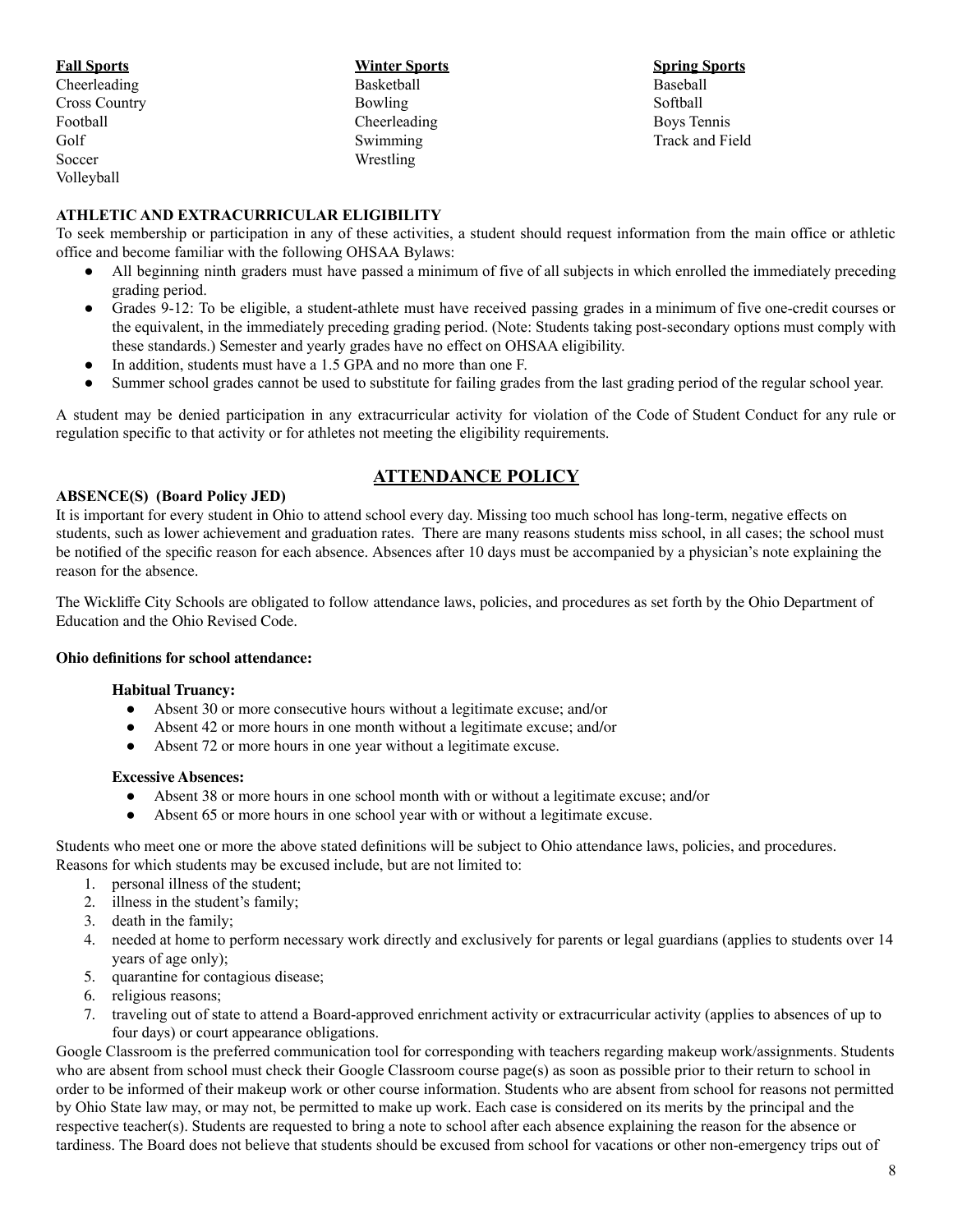the District. Students who are taken out of school for trips or vacations are not authorized to do so by the school. The responsibility for such absences resides with the parent(s), and they must not expect any work missed by their child to be re-taught by the teacher. If the school is notified in advance of such a trip, reasonable efforts are made to prepare a general list of assignments for the student to complete while he/she is absent.

## **TARDY TO SCHOOL/CLASS**

Students are expected to arrive at school and to class on time daily. This means he/she is in his/her classroom, seated and ready to learn, by 8:00 AM each day and at the start of each class period/block. The following consequences will be assigned to students accumulating multiple late arrivals to each class:

| Three tardies in one quarter: | After-school 1/2 hour detention |
|-------------------------------|---------------------------------|
| Six tardies in one quarter:   | After school 1 hour detention   |
| Nine tardies in one quarter:  | In-School Suspension            |

## **ATTENDANCE REQUIREMENTS: EVENING ACTIVITIES**

On the date of any event the student must be in school for at least one-half of the day (8:00-11:00 or 11:00-2:15).

## **PLANNED ABSENCE POLICY (SEE LEAVING THE BUILDING)**

No student may leave school at any time without a permit to go home issued by the main office. A student leaving without permission is considered truant for the portion of the day that he/she is not in the building and is subject to disciplinary action. The following is the procedure that students are to follow if they are to receive a dismissal slip for a planned absence to leave school for an excused reason:

- 1. Bring a note signed by your custodial parent stating the reason (see below 'Reasons for a Planned Absence). Phone calls are not accepted.
- 2. Pick up your dismissal slip from the main office after first period.
- 3. When you leave the building you will need to sign out on the designated sign out sheet in the main office, noting the time that you are exiting the building. You may only enter and exit the building through the main doors by the main office.
- 4. If you are returning to school the same day the dismissal pass is issued, report to the office and sign in.
- 5. *Upon your return to school, bring written verification of your appointment to the main of ice.*

Reasons for a dismissal slip are as follows:

- 1. Medical or dental appointment and/or treatment confirmed by a doctor. Students must provide the administration with documentation from a doctor or dentist upon returning to school.
- 2. Death of a family member or to attend a funeral.
- 3. Religious holidays.
- 4. Court and/or legal requirements. Students must provide the administration with documentation from the court upon returning to school.
- 5. Extenuating circumstance, which in the judgment of the administration constitutes a good and sufficient cause for absence from school.

## **CLINIC / HEALTH SERVICES**

#### **SCHOOL CLINIC**

The primary goal of the clinic in the school setting is to strengthen the educational process. The school clinic helps students acquire health knowledge, develops attitudes conducive to healthful living, and meets needs resulting from disease, accidents, congenital defects or psycho-social adjustments. The health status of a student bears a direct relationship to the quality of the student's educational achievement. To maintain an optimum health status for learning, some students may require medication. When it is necessary for students to receive medication, the following guidelines are to be followed. The administration of any drug (prescription or over-the-counter) must be accompanied by a written order from a physician, as well as the permission of the parent or guardian, to administer the medication. Medication administration forms are available in the school office and can also be accessed from the district website. Parent permission must indicate they have given their approval for both the specific medication to be given and for the approved personnel to administer the medication. New medication administration forms must be submitted at the beginning of each school year and no initial dose of medication is to be given at school. If a student becomes ill or is hurt in school, he/she must not leave the building, but must report to the clinic. **Students cannot be signed out for illness without first visiting the clinic**. Students are not to use cell phones to contact parents regarding signing out due to illness. Students who need to see clinic personnel during class time should have a pass from their teacher before reporting to the clinic. When the clinic is closed, students should report to the main office. Students may not remain unattended at any point when ill. Students must communicate and are required to have passes moving to and from the clinic.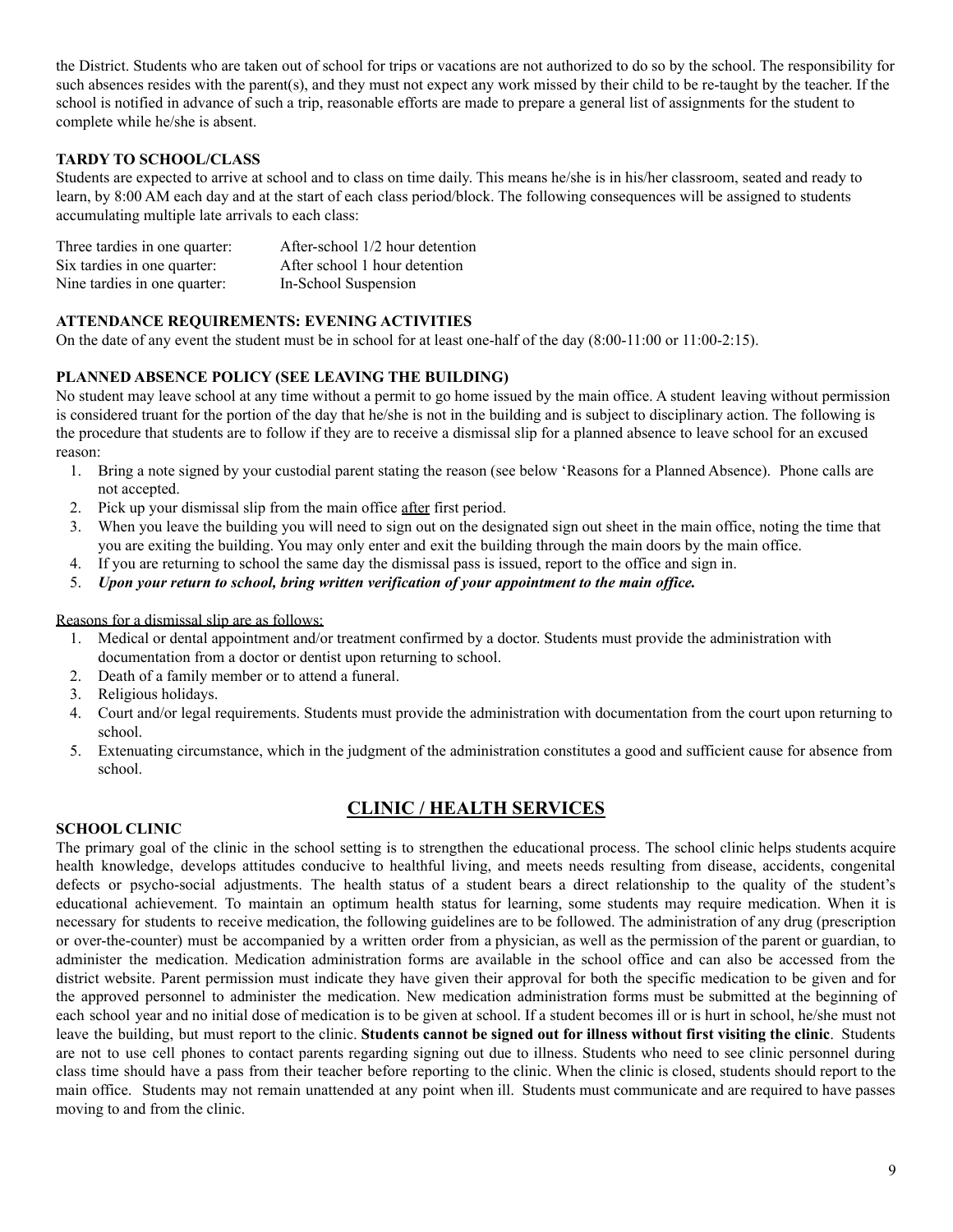#### **EMERGENCY MEDICAL FORMS**

Wickliffe High School REQUIRES that emergency information for each student be supplied by a parent or legal guardian by the first day of school. The purpose of the emergency medical information and authorization is to enable parents to authorize EMERGENCY treatment for children who become ill or injured while under school authority when parents cannot be reached. If parents are out of town or are unavailable for an extended period, the name and phone number of the temporary guardian must be given to the school office. This is to ensure the safety of your child. Students will not be permitted to participate in extracurricular activities or field trips without a current emergency medical form. A copy of this form is available in the high school office or on the district website; copies will also be mailed home during the summer months.

#### **INHALERS/EPI-PEN**

In order for a student to possess and use an inhaler at school, he/she must have written approval from the student's physician, parent, or other caretaker, and demonstrate to the school nurse, or health specialist, appropriate use of the inhaler. The principal and/or the school nurse/health specialist must have received copies of these required written approvals.

#### **FOOD ALLERGIES**

Food allergies can be life threatening. The foods most likely to cause an allergic reaction are peanuts, tree nuts, dairy products, eggs, soy, wheat, fish, and shellfish. Because peanut allergies are the most common and severe, we request that parents and students do not bring in any peanut or nut containing products for classroom celebrations and projects. To help reduce the risk of accidental exposure to these foods we ask that you follow these guidelines:

- If a student has a food allergy, the parent must inform the school at the beginning of each school year using the Emergency Medical Form (which is mailed home during the summer, or can be picked up at the district website and high school office). Please call the school nurse/health specialist prior to the first day of school to discuss specific food allergies.
- If an Epi-pen has been prescribed, please make sure one is available at school.
- Students should work with their parents and health professionals to learn ways to manage the allergy at school.
- Students with allergies should only eat snacks that they bring from home

## **BUILDING POLICIES, PROCEDURES, AND GUIDELINES**

#### **ACTIVITY/CLUB ACCOUNTS**

District procedures and Wickliffe City School Board policy must be followed regarding money collected for fundraisers; please see section IGDG. All fundraising activities engaged in by school groups must have prior approval by the principal. The request should be submitted by the advisor to the principal three weeks before the activity is to begin. In addition, an accounting of all monies raised and spent is required for all fund raising activities. Deposit of funds must be followed according to district procedure and board policy.

#### **ALL-CALL/REVERSE 911 SYSTEM**

The High school regularly sends out timely updates regarding events and important information.

#### **ANNOUNCEMENTS**

Announcements will be made at the beginning of the 2nd period. Students are to remain seated, and talking is not permitted during these announcements, as the information being provided is often very important for students and staff to hear. The announcements are posted outside of the main office and can often be found on the school website, as well.

#### **ASSEMBLIES**

From time to time, the high school will hold various student assemblies for different situations (pep rallies, special speakers, student government day, etc). Assemblies are great for establishing school spirit and creating a positive school culture. We expect our students to represent our district with proper behavior at all times. Students should conduct themselves with good taste. Poor behavior at assemblies may result in non-participation at future assemblies and consequences assigned by the office.

#### **BEFORE THE SCHOOL DAY BEGINS**

Upon entering the building, students shall report to the cafeteria until 7:54 AM At 7:54 AM, students may go to their lockers and get books needed for their morning classes. Orderly conduct is expected. When the three-minute warning bell rings at 7:59 AM, all students should report to their first period class.

#### **BUS RULES AND REGULATIONS**

State law and the transportation department determine bus rules. Students may receive disciplinary consequences from both the transportation department and the school.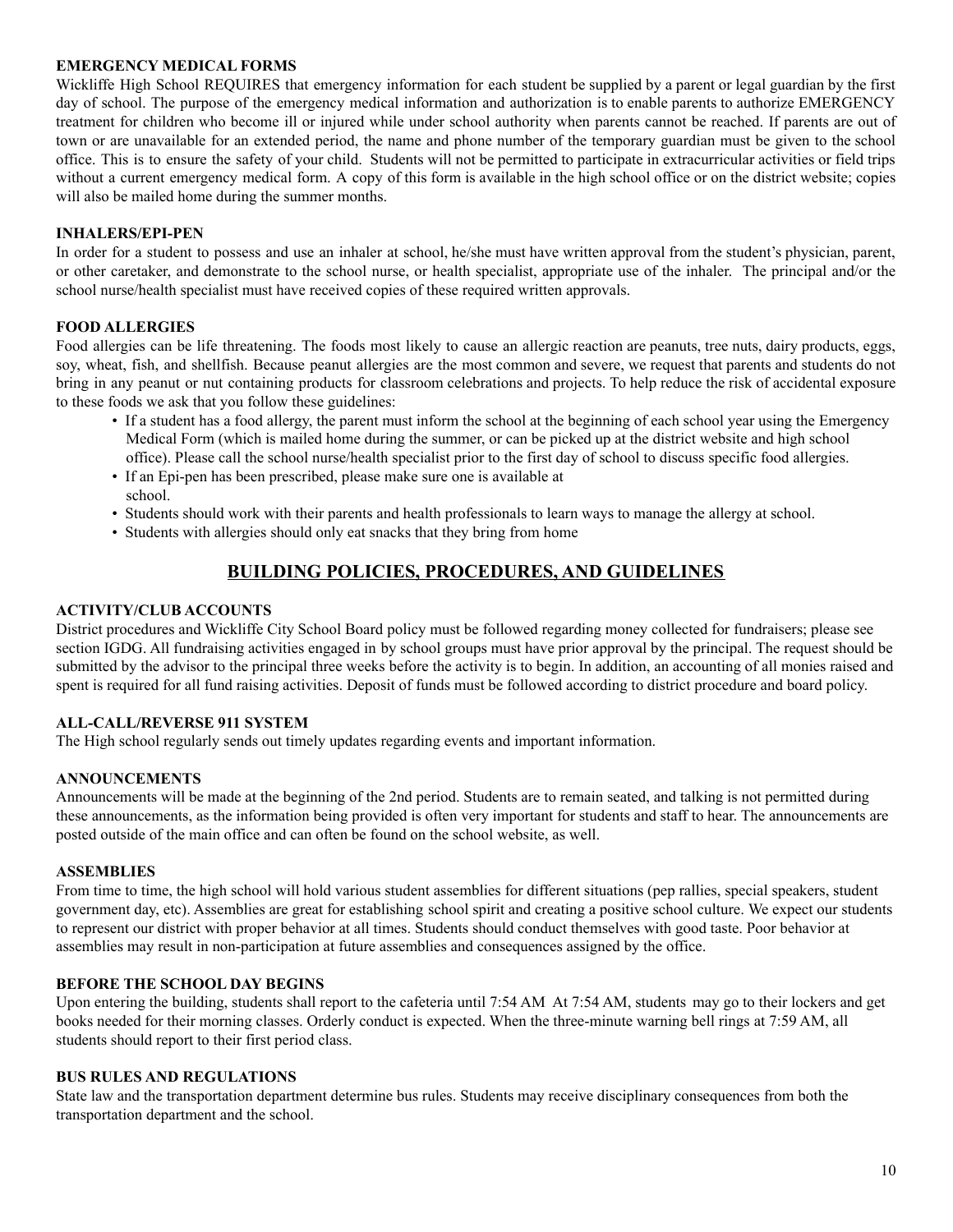#### **CELL PHONE and ELECTRONIC DEVICE USE (Board Policy JFCK)**

Students are permitted to bring their cell phone to school, but are not permitted to use their cell phones during the school day outside of designated times. Students may not use any other personal electronic device during the school day. District assigned laptops are used for educational purposes while at school. Electronic devices, including a district assigned laptop, may not be used in a manner that disrupts the educational process. The administration reserves the right to confiscate any items considered inappropriate for a school setting.

All personal cell phones or electronic devices must be used in a responsible and legal manner. Students are required to use their district assigned device, and are subject to the District Acceptable Use Policy and Guidelines, Board approved One-to-One Technology guidelines, all other Board policies and procedures, including but not limited to the student code of conduct. Failure to adhere to these guidelines may result in the revocation of the privilege to use any electronic device in the classroom and/or disciplinary action as appropriate.

- 1. Students and parents understand the school accepts **no responsibility** for lost/damaged cell phones or other personal devices.
- 2. Any inappropriate/unauthorized use of a cell phone will result in confiscation of the phone until the end of the day by teacher or administration. A second offense will result in confiscation until a parent comes to the school to retrieve the device. A third offense will result in confiscation of the phone, parent retrieval, and after school detention. Any offenses past the third will result in confiscation, parent retrieval, and progressive discipline.
- 3. The possessing, taking, or sharing of obscene or illegal images, whether by electronic data transfers (i.e. texting, emailing, etc.) may constitute a crime under state and/or federal law and may be punished under this code of conduct and may be reported to the appropriate law enforcement agencies.

#### The contents of a cell phone may be searched if there exists a reasonable suspicion that it may have been used in an activity **prohibited by the student Code of Conduct.**

Any electronic device that can cause a disruption is not permitted in school at any time. Cameras and video recorders are permitted only when required as part of a school assignment. **Unauthorized use of camera phones, cameras, video equipment or any other** recording device for taking pictures of or recording school personnel, students, or documents is strictly prohibited. This prohibition applies in all situations within the school's jurisdiction. Unauthorized use and/or video or audio recording of other **students or staff may result in disciplinary consequences including suspension from school.**

#### **EARLY RELEASE/LATE ARRIVAL**

Students who do not have a class at the beginning or end of their day will be assigned to a study hall. Students in grades 11-12 may apply for early release and/or late arrival provided that they meet specific criteria. These criteria will be outlined on the early release/late arrival application. The privilege of early dismissal/late arrival may be restricted at any time.

### **ENTRANCE AND EXIT FOR TECH/CCP/OUTPLACED**

Students that attend Tech or CCP or any outplaced programs; If they are exiting the building and their bus has not arrived yet, they are to wait quietly in the cafeteria until their bus arrives. If students return to the building from their program during a class period, proceed directly to the cafeteria to wait for the bell to ring for the next class period. The students are not permitted to go to their locker or any other part of the building unless they receive permission from the main office staff.

#### **FEES & FINES**

School fees and fines will be announced by your subject teachers and can be found on the high school website. All students will be required to pay their fees within fifteen days after the beginning of each semester. Band, athletic, and any other school uniforms are to be returned to the school when the teacher or coach asks for them. If a student cannot produce a school uniform (band, athletic, etc.) upon the coach's request, or it has been lost or destroyed, he/she must pay for the uniform. All accrued fees and fines must be paid before a student can graduate. If fees and fines are not paid, students are not permitted to participate in the Commencement Ceremony *and no transcript will be sent to future educational institutions or businesses.*

## **FIRE ALARM/DRILL PROCEDURES**

Every student should be aware of fire signs posted in every room of the school. In case of an alarm, you should first respond to the immediate command of the supervising teacher, then proceed quickly and silently to the designated area outside the building via the proper passage or exit.

#### **FOOD AND BEVERAGES**

Food and beverages (other than water) are not permitted in the classrooms.

- Food and beverages brought from home or purchased at school to be consumed at lunch should be kept in the student's locker until his/her scheduled lunch period.
- Food delivery from any person or business is not permitted during the school day, with the exception of a parent delivering food to the main office for his/her individual child. Any food delivered to the school will be disposed of.
- Water is permitted in the classroom.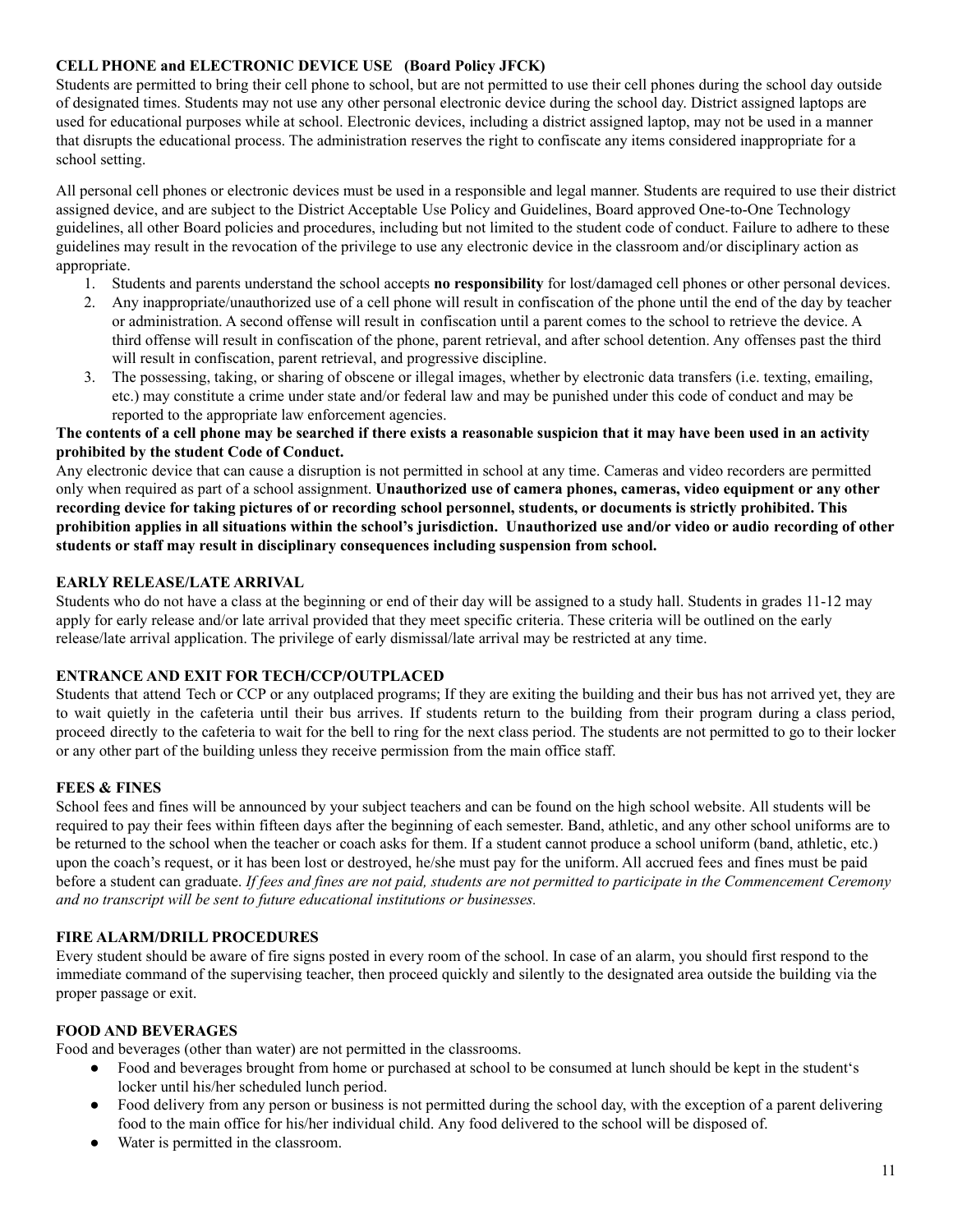- Students who do not have a scheduled lunch period may make arrangements with one of their teachers during the lunch periods for permission to bring food to class.
- Food and beverages should not be near district-issued technology hardware (such as iPads or laptops).

## **HALL PASSES**

Students are only permitted in the halls during bell change times in between classes. Passes issued for students by teachers shall be for emergencies only. WHS expects all students to play their role in creating a respectful and peaceful environment. All students must have a hall pass during class time unless otherwise specified by their classroom teacher. Students shall use the nearest restroom to the room they are in at the time. When walking in the hall or outside the building, students will not disturb classes that are in session.

## **GYM LOCKERS**

Students should have a personal lock for their gym locker. The school is not responsible for stolen, missing, or damaged property.

## **INTERNET USAGE/ACCEPTABLE USE POLICY (Board Policy EDE-R)**

The purpose of these administrative guidelines is to provide District network and Internet access for educational purposes. As such, this access will (1) assist in the collaboration and exchange of information, (2) facilitate personal growth in the use of technology and (3) enhance information gathering and communication skills. The student and his/her parents/guardian are given a copy of these guidelines, the Frequently Asked Questions About the Internet and the Rules of Etiquette When Using a Computer Network and are required to sign a form agreeing to abide by them. If the form is not signed and returned to the student's school office or if the form is returned indicating that a student is not to independently access the Internet, the District will not provide the student with the right to independently access the Internet or District network.

The intent of these guidelines is to ensure compliance with all District network and Internet acceptable use policies approved by the District.

- 1. The use of the District network and Internet access is a privilege, which may be revoked. Appropriate reasons for revoking privileges include, but are not limited to, the altering of the system software and the placing of unauthorized information, computer viruses or harmful programs on or through the computer system in either public or private files or messages. The District reserves the right to remove files, limit or deny access and refer the student for other disciplinary actions.
- 2. Users will not reveal their personal home addresses or phone numbers or those of other students or colleagues.
- 3. The District reserves all rights to any materials stored in files which are generally accessible to others and will remove any material which the District, at its sole discretion, believes may be unlawful, obscene, pornographic, abusive or otherwise objectionable. Students are not to use their District-approved technology to obtain, view, download or otherwise gain access to such materials.
- 4. All information services and features contained on the District network or the Internet resources are intended for the private and exclusive use of its registered users and any use of these resources for commercial-for-profit or other unauthorized purposes (i.e., advertisements, political lobbying) in any form is expressly forbidden.
- 5. Each user is responsible for the appropriate use of his/her access privilege, e.g. account and password. Any problems or misuse that arise are the responsibility of the user and will be grounds for loss of access privileges and other discipline.
- 6. Each user shall not view, use or copy passwords, data access, or networks to which they are not authorized.
- 7. Any misuse of the District network and Internet access will result in suspension of the access privilege and/or other disciplinary action determined by the District. Misuse shall include, but not be limited to:
	- A. intentionally seeking information on, obtaining copies of or modifying files, other data or passwords belonging to other users;
	- B. users shall not view, download or transmit material that is threatening, obscene, disruptive or sexually explicit or that could be construed as harassment, bullying or disparagement of others based on their race, color, national origin, citizenship status, sex, sexual orientation, age, disability, religion, economic status, military status, political beliefs or any other personal or physical characteristics.
	- C. developing and/or transmitting inappropriate graphics;
	- D. transmitting sexual or ethnic slurs and/or jokes;
	- E. soliciting other users or permitting unauthorized access;
	- F. misrepresenting other uses on the network and/or Internet;
	- G. disrupting the operation of the network and/or Internet through abuse of the hardware or software;
	- H. malicious use of the network and/or Internet through hate mail, harassment, profanity, vulgar statements, discriminatory or offensive remarks;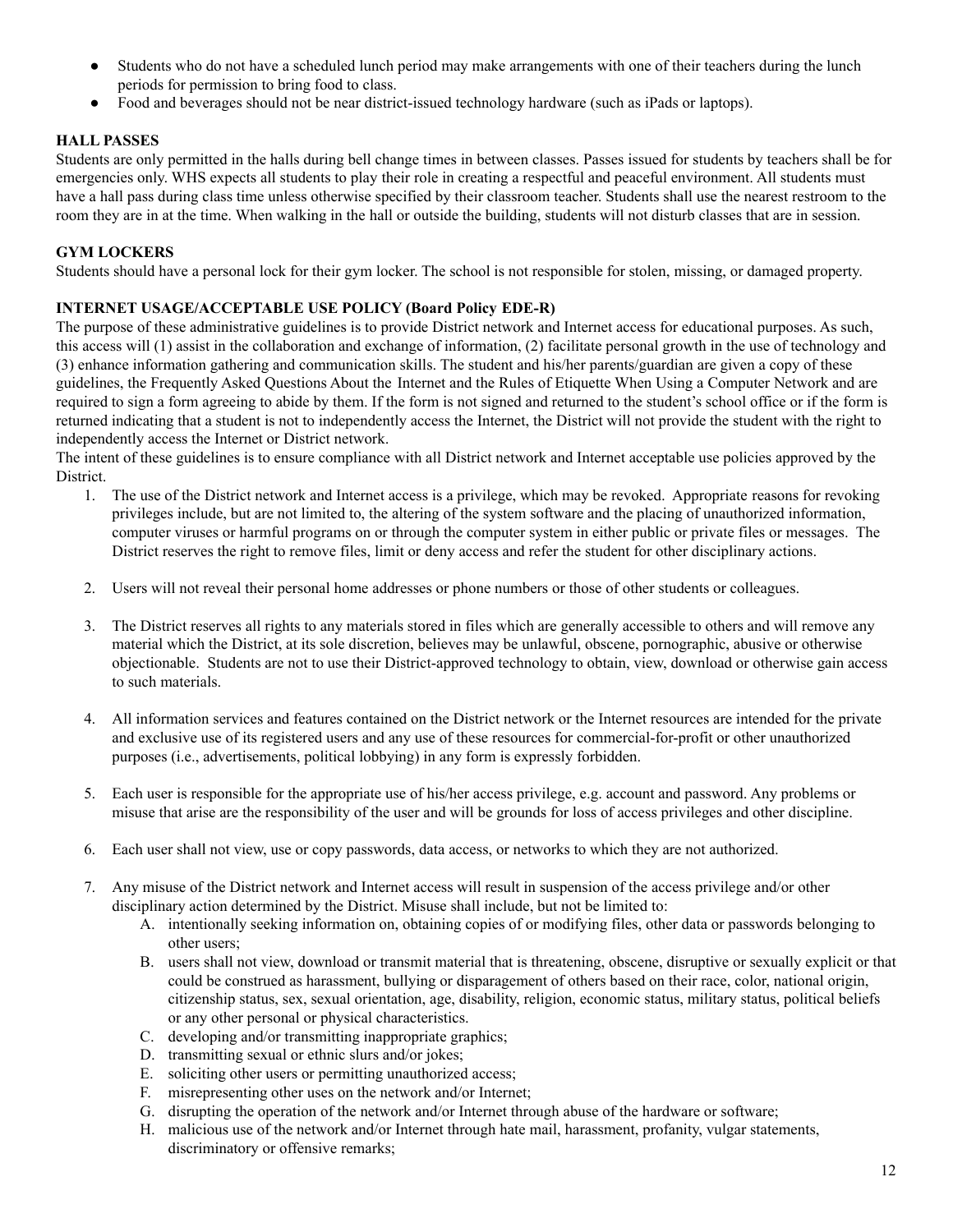- I. interfering with other's use of the network and/or Internet;
- J. extensive use for non-curriculum-related communication;
- K. illegal installation or copyrighting software;
- L. unauthorized downloading, copying or use of licensed or copyrighted software;
- M. allowing anyone access other than the account holder or
- N. placing copyright material on the system without the author's permission.
- O. sending or forwarding spam, chain letters, or other mass unsolicited mailers.
- 8. The use of District network and Internet access resources are for the purpose of (in order of priority):
	- A. support of the academic program;
	- B. telecommunications;
	- C. general information and
	- D. recreation.
- 9. The use of District-owned information technology resources is not private. School and network administrators and their authorized employees monitor the use of information technology resources to help ensure that users are secure and in conformity with this policy. Administrators reserve the right to examine, use, and disclose any data found on the school's information networks in order to further the health, safety, discipline, or security of any student or other person, or to protect property. They may also use this information in disciplinary actions and will furnish evidence of crime to law enforcement. The District reserves the right to determine which uses constitute acceptable use and to limit access to such use. The District also reserves the right to limit the time of access and priorities among competing acceptable users.
- 10. The District network and Internet access do not warrant that the functions of the system will meet any specific requirements the user may have or that it will be error free or uninterrupted; nor shall it be liable for any direct or indirect, incidental or consequential damages (including lost data, information or time) sustained or incurred in connection with the use, operation or inability to use the system.
- 11. Users are required to diligently delete old mail messages on a regular basis from the personal mail directory to avoid excessive use of the electronic mail disk space.
- 12. The District and/or network reserve the right to log Internet use and to monitor electronic mail space utilization by users. Therefore, the District may periodically make determinations on whether specific uses of the network and Internet are consistent with the acceptable use practice.
- 13. Should the user transfer a file, shareware or software which infects the network with a virus and causes damage, the user will be liable for any and all repair costs to make the network once again fully operational and may be subject to other disciplinary measures as determined by the District.
- 14. The user may not transfer or download any file, shareware or software from information services and electronic bulletin boards without the permission of a teacher or administrator. The user will be liable to pay the cost or fee of any file, shareware or software transferred, whether intentional or accidental, without permission.
- 15. The District reserves the right to revoke user access on the District network and Internet to prevent unauthorized activity.
- 16. Users are expected to report security virus or violations to a teacher or network administrator.
- 17. Students or staff who violate these guidelines or who violate any other provisions of the Code of Student Conduct or other Board policies or rules in connection with the use of Internet or District network, are subject to disciplinary action including denial of the privilege of Internet or District network access as well as other discipline action including detention, suspension or expulsion depending on the degree and severity of the violation.

#### Disclaimer of Liability

The District shall not be responsible for any material encountered on a computer network, including the Internet, which may be deemed objectionable to a user (or his/her parents, if a minor); for any inaccurate information disseminated over the network; for any hostile or injurious actions or third parties encountered through a computer network; for any changes incurred by the user of a computer or computer network without prior permission; or for any damage or loss incurred by a user or any subsequent party by the use of files or software obtained over a computer network. Due to the nature of electronic communications and Ohio public records law, it is also impossible for the District to guarantee confidentiality of email sent and received over any computer network.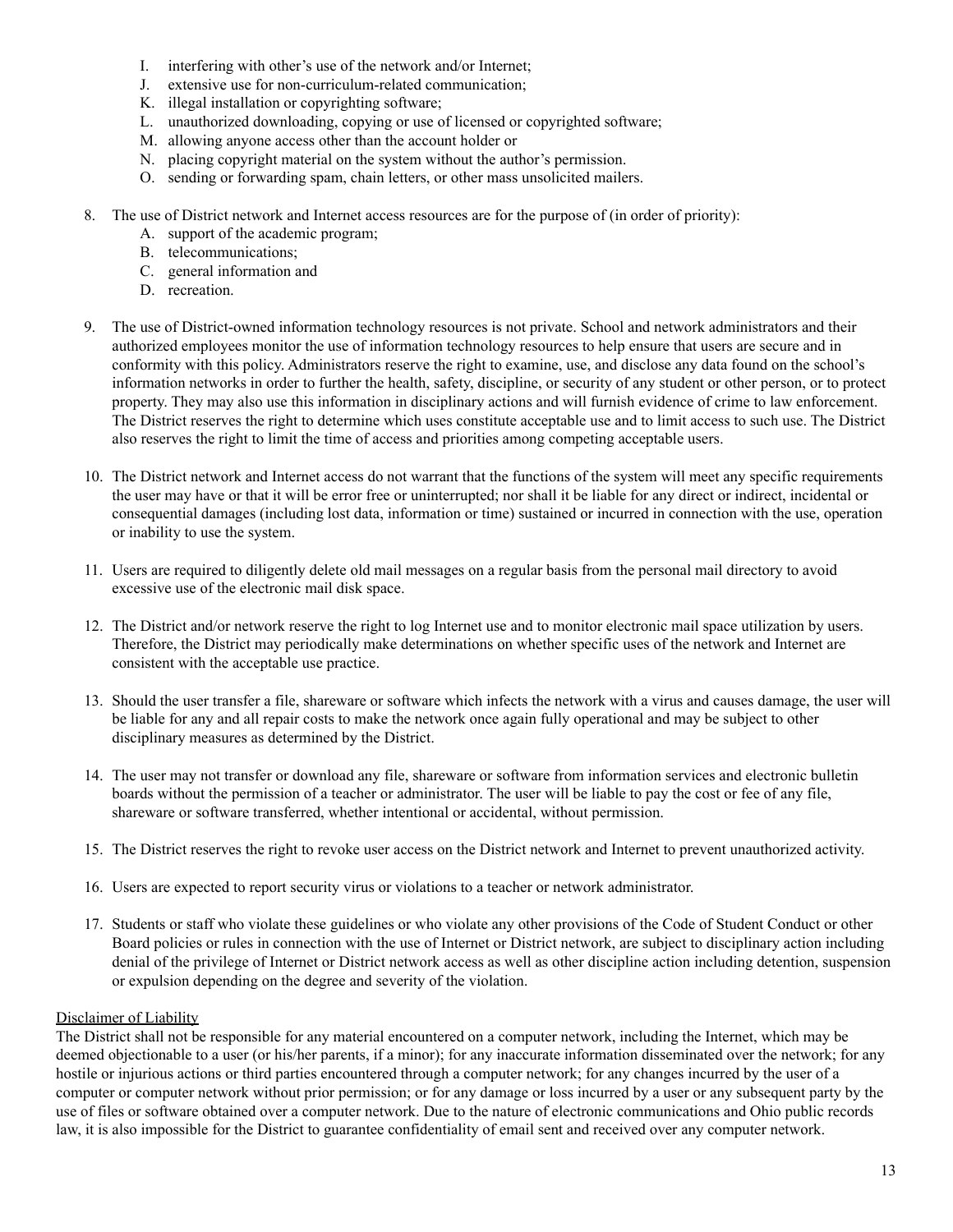#### **LEAVING THE BUILDING**

Once students arrive on school property, they are not permitted to leave the building or grounds at any time during the school **day unless proper procedures are followed.** This includes acquiring a pass from main office personnel, then signing out in the main office. The school day officially begins when a student arrives on school property. The school day officially ends when his/her last scheduled teacher dismisses the student.

Students normally leave school for the following reasons:

- 1. Illness (sent home by the clinic or other school personnel after parent contact).
- 2. Doctor's appointment (released by main office personnel with note brought in from parent prior to time of appointment).
- 3. Personal (at the discretion of administrators).

Students will only be released with a written note from the student's parent/guardian specifying the legitimate and specific reason for leaving school. Phone calls will not be accepted as a method of excusing a student from school. Students are released only to a parent or guardian, except in emergency situations (determined by an administrator). In an emergency situation a student will then also be released only to those individuals listed on the student's emergency medical card as an emergency contact.

#### **LOCKERS**

Lockers are the property of Wickliffe High School and are assigned by the office for the convenience of students. Only school related materials are to be stored in lockers.

- Lockers should not be shared with other students.
- Lockers should be kept clean and kept locked at all times. Sums of money and other valuables should not be kept in school lockers. The school is not responsible for items stolen or left behind.
- Each student has the ability to use the school issued lock and locker assigned to them.
- Students are permitted to go to their lockers before school, during hall passing times, and at the end of their school day, or when a teacher grants permission.
- Any decoration of lockers must be done according to guidelines established by the main office. Any questions or concerns should be directed to the assistant principal.
- The administration reserves the right to search a locker if reasonable suspicion exists that drugs, alcohol, tobacco, weapons, or any other item detrimental to an individual(s), may be present within the locker.

#### **LOST AND FOUND**

The lost and found is located across from the main office by the steps.. It provides a means by which lost articles may be returned safely to their owners. Articles found are to be taken directly to the office. If a student is missing an item, this is a great first place to check.

#### **LUNCH**

Lunch may be brought from home or purchased at school. While the lunch period can be a welcome break from classes, it also must be a time where appropriate behavior is expected.

- Lunches may not be eaten outside of the cafeteria, unless there are prior arrangements made with a classroom teacher or due to a scheduling conflict.
- Food delivery from any person or business is not permitted during the school day, with the exception of a parent delivering food to the main office for his/her individual child. Any food delivered to the school will be disposed of.
- During their assigned lunch period, students are to remain in the cafeteria during the entire period unless they have permission from the cafeteria monitor or administration.
- Students are to throw their trash away and keep their area clean.
- Students are not permitted to leave the building for lunch.

## **POSITIVE BEHAVIORAL INTERVENTIONS AND SUPPORTS (Board Policy JP)**

Positive Behavioral Interventions and Supports (PBIS)

The District implements PBIS on a system-wide basis. The Board directs the Superintendent/designee to develop a PBIS system that is consistent with the components set forth in the State Board of Education's (SBOE) policy on positive behavior interventions and supports. The District encourages family involvement as an integral part of its PBIS system.

#### Prohibited Practices

The District does not engage in practices prohibited by State law.

#### Restraint

Physical restraint may not be used as a form of punishment or discipline or as a substitute for other less restrictive means of assisting a student in regaining control. The use of prone restraint is prohibited. Restraint may be used only as specified by Board policy JP.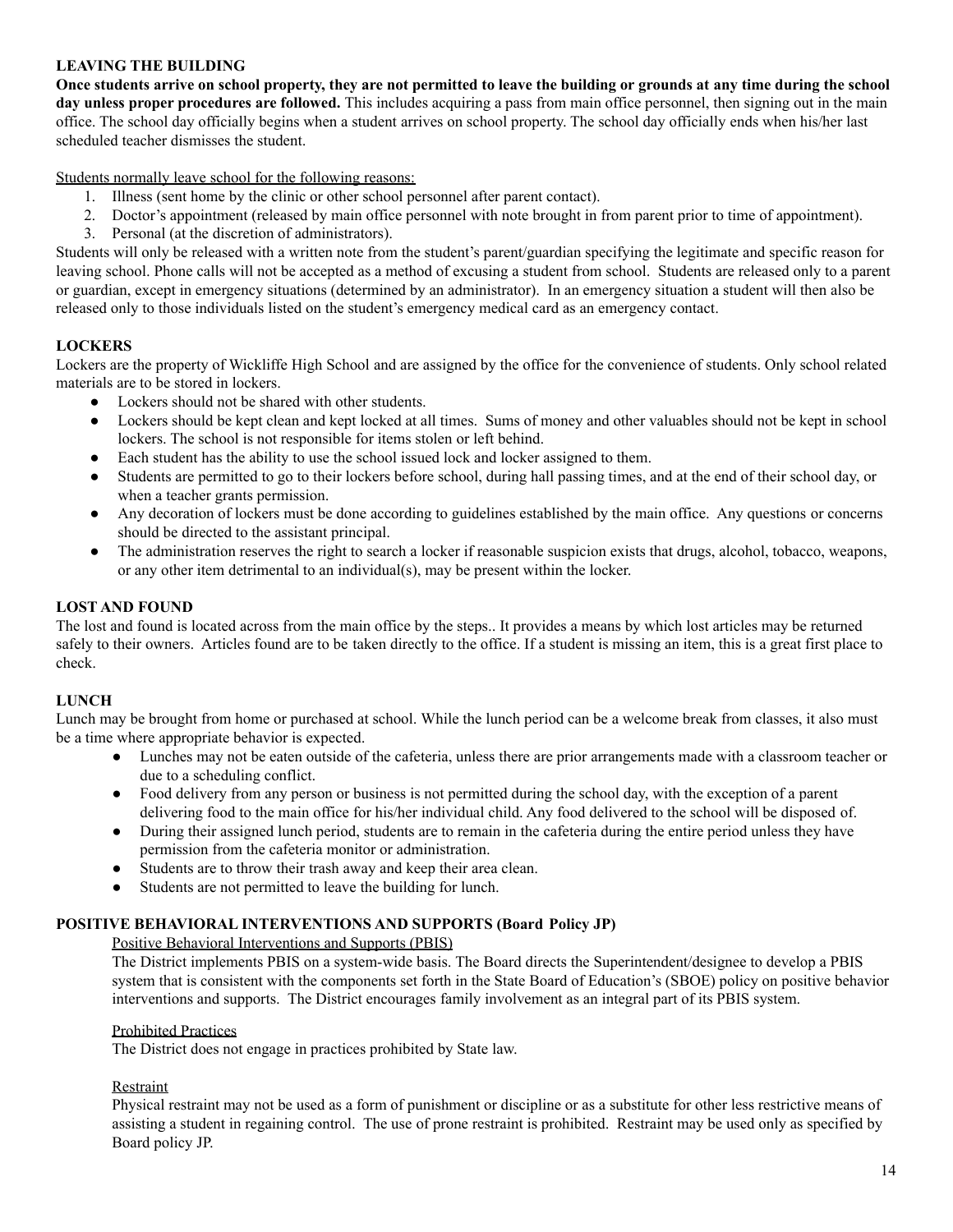#### **Seclusion**

Seclusion may not be used as a form of punishment or discipline, for staff convenience or as a substitute for other less restrictive means of assisting a student in regaining control. Seclusion may be used only as specified by Board policy JP.

#### Repeated Dangerous Behaviors

The District conducts functional behavioral assessments for students who repeatedly engage in dangerous behavior that leads to instances of restraint and/or seclusion to identify students' needs and more effective ways of meeting those needs. Behavioral intervention plans that incorporate appropriate positive behavioral interventions are created when necessary.

#### Training and Professional Development

The District trains an appropriate number of personnel in each building in crisis management and de-escalation techniques. The District maintains written or electronic documentation of provided training and lists of participants in each training session. All student personnel, as defined by OAC 3301-35-15 are trained annually on the SBOE's and the District's policies and procedures regarding restraint and seclusion.

#### **POSTERS**

Any student wanting to display a poster in the classroom must obtain permission from that specific teacher. Any student wanting to display a poster or sign anywhere else in the building must obtain permission from the school administration before doing so.

#### **SCHOOL DANCES**

School dances are held at various times throughout the school year, bringing students together socially at the school, or off site. All school rules will still apply at school dances. In addition, students will not be permitted to leave the building/site and then return to the dance. Students must arrive by the specified time in order to enter. Students may be subject to drug and/or alcohol screening to enter. Student's attire and dance must be appropriate for school and adhere to the dress code. Any group wishing to sponsor a dance must seek prior approval from the faculty sponsor and the principal. A list of appropriate chaperones must also be submitted and confirmed.

#### **SCHOOL SAFETY/ALICE ALERT/DRILL (Board Policy EB)**

The state of Ohio requires that schools have at least one school safety drill per year; however, additional practice drills may take place. Safety drills have a purpose – to ensure student and staff safety. In the case of an emergency situation students and staff will be notified by PA announcement as to specific information and/or instructions.



#### **SPORTING EVENTS**

Visitors from other schools and members of the community will gain a lasting impression of Wickliffe High School from the way we conduct ourselves during games at home and away. Students represent their families and our district; therefore, students are expected to show school spirit, cheer for the Blue Devils, and do so with sportsmanship at all times. We encourage students to be in attendance at our athletic events, as it creates a sense of unity that we want to achieve at the high school. If rules and proper decorum are not maintained at events, however, disciplinary action can be taken by administration.

#### **STUDENT PARKING**

A limited number of spaces are provided in the student parking lot for students who possess a valid driver's license and receive permission to drive to school. Students who wish to park their car on campus are required to obtain a parking permit from the office.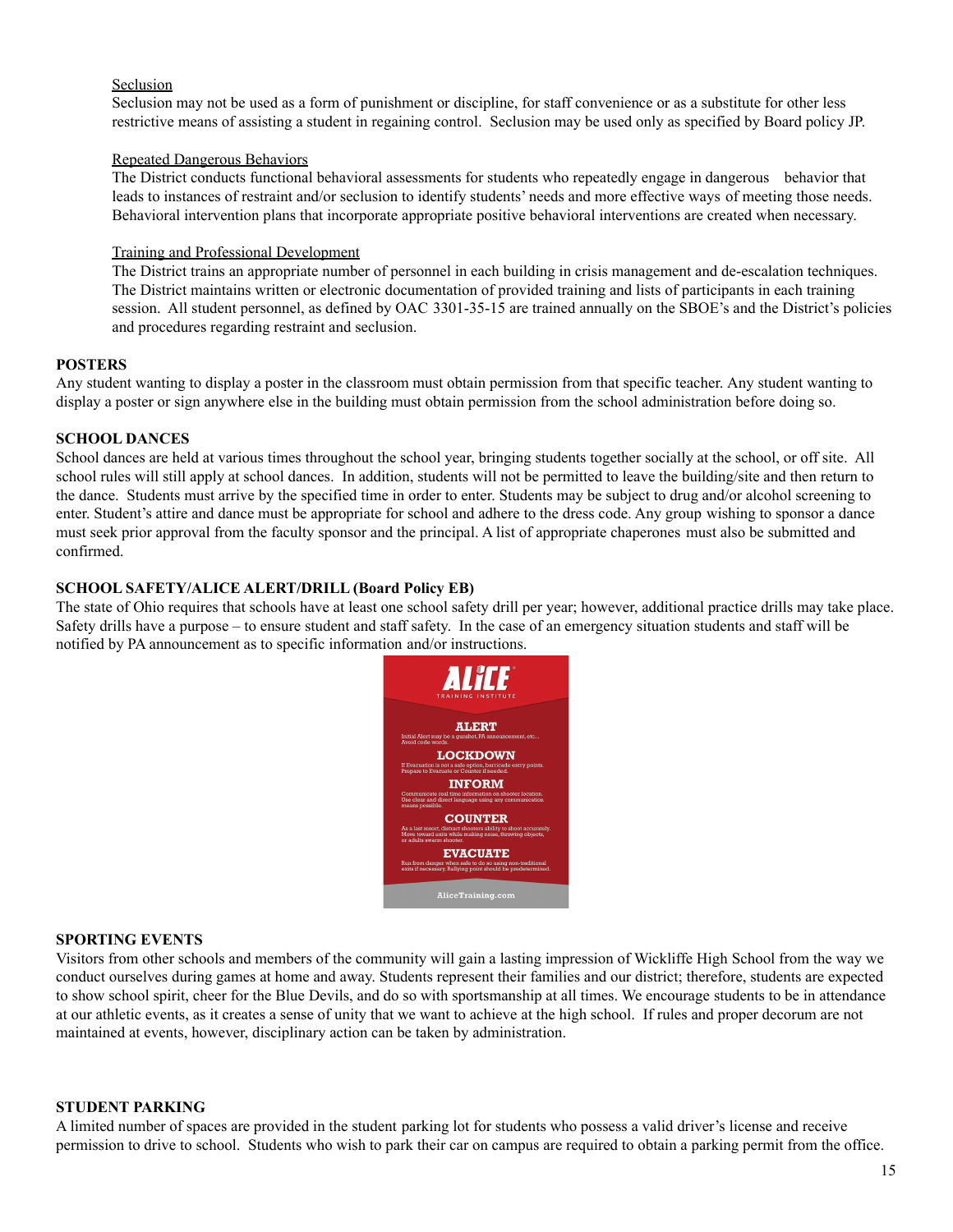Student drivers are to use only the student parking lot (the parking lot in the front of the building to the south of the Board of Education offices and the parking lot on the Northwest side of the building up until the yellow line). Parking elsewhere will cause your car to be ticketed, towed, or result in the student losing their parking privileges. A student who parks in an area other than the student parking lot, or who parks in the student parking lot without an affixed parking permit (or special written permission), may receive a parking citation from the Wickliffe City Police Department. Students wishing to drive to school must register with the office and meet the requirements listed on the forms for car registration. Students must clearly display their parking sticker on the upper left corner of the windshield. School officials have the right to inspect the inner contents of any vehicle that is parked on school property. Students who drive recklessly or inappropriately on school property at any time will face disciplinary action and will lose their privilege to drive to the High School. The Wickliffe City School District accepts no responsibility or liability for vehicles parked in District-owned parking lots, or the contents therein. Individuals using District parking lots do so entirely at their own risk.

#### **SCHOOL PSYCHOLOGIST**

The school psychologist is available to students through referral by a counselor, administrator, teacher, or parent. The school psychologist provides services in the fields of guidance, standardized testing, individual child study, and special education evaluations.

#### **SCHOOL VISITORS**

It is the policy of the Wickliffe City Schools that all visitors are required to report to the main office directly upon entering the building. Violators will be considered to be trespassing and appropriate action will be taken. This is for the protection and security of all students. Anyone entering the building during the day must enter through the main entrance (Door #1). Visitors will not be allowed in any other part of the building without permission from the administration. Visitors are not permitted to come in and eat lunch in the school cafeteria with any student. The Board of Education has outlined specific procedures for parents/guardians who wish to observe a classroom. Those specific procedures can be found in Board Policy KK-R.

#### **SEARCH AND SEIZURE**

Student lockers, desks, cabinets, and/or any additional personal property brought onto Wickliffe City School District property are subject to search and seizure by school administration. Therefore, lockers and other such property carry no expectation of privacy for the students who occupy them. This property and their contents are subject to search at any time.

#### **SKATEBOARDS, ETC.**

Skateboards, roller blades, roller skates or scooters may not be used in the building or on school property. Using these items in school or on school grounds may result in confiscation, parent notification and/or retrieval, and/or administrative discipline.

## **SPEECH AND LANGUAGE**

A Speech/Language Pathologist is available for testing, diagnosis, therapy, and corrective instruction for speech problems.

## **STUDENT DRESS (Board Policy JFCA)**

A student's clothing should be appropriate and practical. The school maintains the right to rule against specific items of clothing and general appearance. In some cases, students who wear clothing or maintain an appearance which is offensive or disruptive, as to impair either the student's learning or the learning of others, will be sent to the office. If the violation cannot be immediately corrected, the student will be kept in the office until it is corrected.

It is expected that all students dress appropriately while attending school. These specific guidelines will be followed:

- 1. Undergarments should never be visible.
- 2. Shirts, blouses, and dresses should cover the entire torso.
- 3. Strapless shirts, spaghetti straps, and low-cut tops are not allowed.
- 4. Transparent fabric, and mesh material are not acceptable unless an appropriate undershirt is worn with it.
- 5. Vulgar, offensive, and objectionable pictures or advertising are not appropriate for school and are not permitted. This includes, but is not limited to, references to illegal behavior, obscenities, hate speech, and alcohol/drugs.
- 6. Only prescription eyeglasses and/or prescription sunglasses are permitted.
- 7. Items should not be worn that obscure the face unless necessary for safety/health purposes.

We strive for consistency. Administrators and teachers will determine dress code offenses. It is understood that dress code policies can neither seek to cover all eventualities, nor can the policy predict fashion trends. Therefore, anything that may cause a distraction to the educational process, or is deemed inappropriate by administration is not permitted. If there is doubt as to whether or not an item of clothing is acceptable, do not wear it.

#### **TEXTBOOKS, SUPPLIES, TECHNOLOGY HARDWARE, AND PROPERTY**

Except for consumable workbooks or other supplies students retain, all books are the property of the Board of Education and are loaned to students who are responsible for them throughout the school year. Students in certain subjects (technology, art, music, etc.)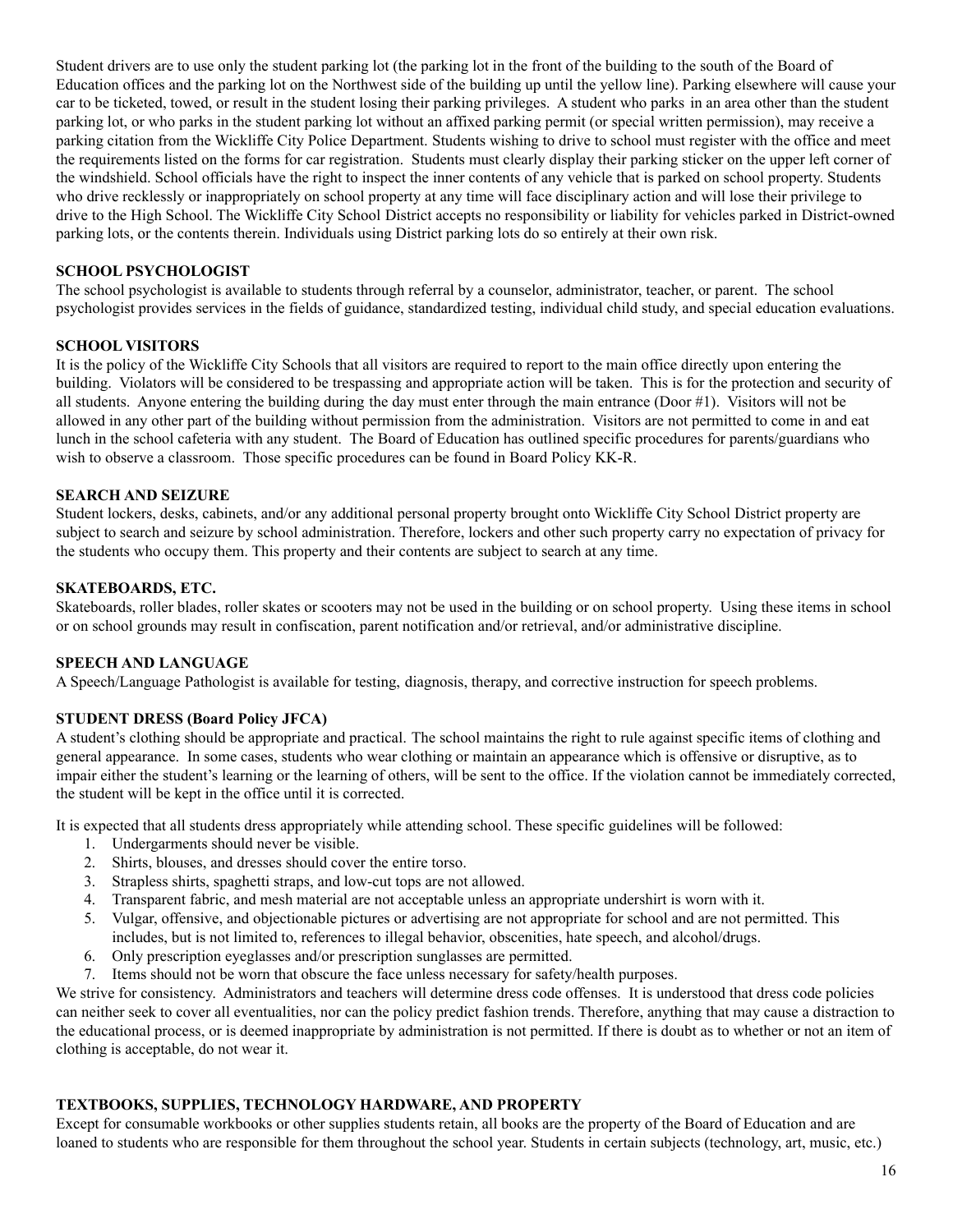may be required to pay a nominal fee for the use of such supplies. Fees for special events and pay to participate are separate fees. The parents will assume the cost of damaged/lost texts, lost or damaged technology hardware, or other school property that is damaged. Parents may also be responsible for necessary repairs as a result of damage to school property.

## **TORNADO ALARMS/DRILLS**

The signal for the tornado alarm/drill will be an announcement over the PA system. During a tornado alarm/drill, students must observe the following regulations:

- 1. Remain silent.
- 2. Listen for direction via the PA system.
- 3. Carefully follow the instructions of the staff member.

As a general rule, students in most classrooms will report to an assigned hallway and kneel, in a single line, close to and facing the lockers. Teachers will give specific instructions in the event of an alarm/drill.

## **WORK PERMITS**

The child labor laws of the state of Ohio require that all persons must have a work permit until the age of 18 if they wish to work. These laws exist to protect the welfare of each student by requiring certain standards of employers. Therefore, you must get a work permit for any job you hold until you are 18 years of age.

The following procedure is used at Wickliffe High School to obtain a working permit:

- 1. Obtain employment.
- 2. Pick up your Application for Employment Certificate from the high school front office.
- 3. Have the form completed:
	- a. By the applicant and parent
	- b. By the employer
	- c. By either the family physician or company doctor
- 4. Take the completed card, together with the Birth Certificate to the main office secretary and sign the Age and Schooling Certificate.
- 5. Report for work.
- 6. When you discontinue your work with that employer, he will return your work permit to the Student Personnel Office.
- 7. A copy of your permit is sent to the Ohio Department of Industrial Relations at Columbus.
- 8. If you change jobs, the above steps must be repeated to get a working permit for your new job with one exception; your physical examination is good for one year.

## **STUDENT CODE OF CONDUCT (Board Policy JFC)**

Students are expected to conduct themselves in a way that exhibits respect and consideration for the rights of others. Students of the District must conform to school regulations and accept directions from authorized school personnel. The Board has "zero tolerance" of violent, disruptive, harassing, intimidating, bullying or any other inappropriate behavior by its students. The Board's philosophy is that good order and discipline are best thought of as being positive, not negative; of helping a student to adjust rather than as punishment; of turning unacceptable conduct into acceptable conduct. Order and discipline are largely a matter of morale, of positive classroom atmosphere and interpersonal relationships and of self-discipline and pride.

A student who fails to comply with established school rules or with any reasonable request made by school personnel on school property and/or at school-related events is subject to approved student discipline regulations. Students are also subject to discipline, as outlined in the Student Code of Conduct for misbehavior that occurs off school property when the misbehavior endangers the health and safety of students within the District or adversely affects the education process. The Superintendent/designee develops regulations that establish strategies ranging from prevention to intervention to address student misbehavior, and provides continuing instruction in dating violence prevention in health education courses in grades 7 through 12. Students and parents receive, at the beginning of each school year or upon enrolling in the District schools during the year, written information on the rules and regulations to which they are subject while in school or participating in any school-related activity or event. The information includes the types of conduct that are subject to suspension or expulsion from school or other forms of disciplinary action. The Board directs the administration to make all students aware of the Student Code of Conduct and the fact that any violations of the Student Code of Conduct are punishable up to and including suspension or expulsion. The rules and standards set forth apply to conduct on school premises, on school buses or any other school vehicle, or involving school property or at any school- sponsored event or function. The rules also apply to any form of student misconduct directed at a District official or employee or the property of a District official or employee, regardless of where the misconduct occurs or conduct that is inimical to the welfare of the school, other students or school personnel. Determination of what penalty to apply will be made by the appropriate administrator, consistent with Board of Education policy and state law. The Board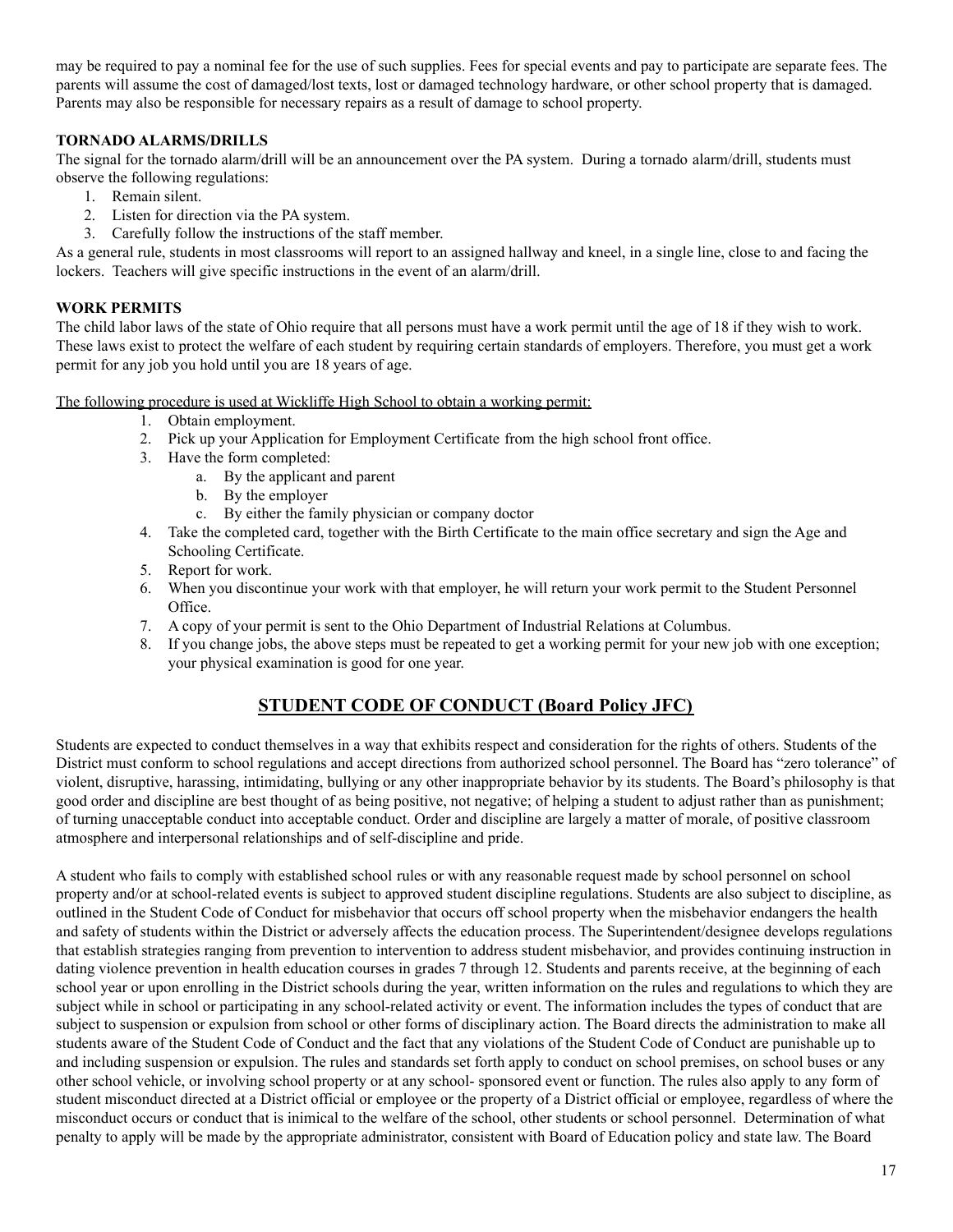will comply with all provisions of State law with reference to the procedural standards for the suspension, expulsion, emergency removal and permanent exclusion of students from public schools. If a student violates this policy or the Student Code of Conduct, school personnel, students or parents should report the student to the appropriate principal. The administration cooperates in any prosecution pursuant to the criminal laws of the state of Ohio and local ordinances. A student may be expelled for up to one year if he/she commits an act that inflicts serious physical harm to persons or property if it was committed at school, on other school property or at a school activity, event or program. The Superintendent is authorized to expel a student from school for a period not to exceed one year for making a bomb threat to a school building, or to any premises at which a school activity is occurring at the time of the threat. Any expulsion under this provision extends, as necessary, into the school year following the school year in which the incident that gives rise to the expulsion takes place. Matters that might lead to a reduction of the expulsion period include the student's mental and/or physical characteristics or conditions, the age of the student and its relevance to the punishment, the prior disciplinary history of the student and/or the intent of the perpetrator. The rules and standards set forth apply to conduct on school premises, at school events, on school buses, or involving school property. Any conduct which causes or which creates a likelihood that it will cause disruption or interference with any school function, activity or purpose, or creates a likelihood that it will interfere with the health, safety or well-being, or the rights of other students, is prohibited. Violation by a student of one or more of the rules of conduct will result in disciplinary action(s) such as parental contact, assignment of detentions, In-School Restriction (ISR), emergency removal, suspension, and/or expulsion. Respect will be emphasized. Disrespect toward students, teachers, and administrators will not be tolerated. This code is consistent with the district's more detailed code of conduct and board policies.

## **PROHIBITED CONDUCT**

- 1. Damage or destruction of District or private property.
- 2. Smoking or possession of smoking materials including electronic cigarettes.
- 3. Use of threats, profanity or obscene language, written or verbal, directed toward or in the presence of school personnel, other students or visitors. This shall include use of obscene gestures and signs and publication or distribution of obscene materials authored by others.
- 4. Insubordination in refusing to comply with directions of school personnel or otherwise acting in defiance of school authority.
- 5. Truancy from class or school.
- 6. Repeated tardiness to class or school.
- 7. Possession\*, purchase, consumption, evidence of consumption/use, transmittal, solicitation, distribution, sale or being under the influence of any of the following substances or versions of following substances is strictly prohibited and is in direct violation of Board Policy:
	- Alcoholic beverages or any product containing alcohol for consumption
	- Illegal narcotics or drugs
	- Controlled substances of any kind
	- Fake or "look-alike" drugs of any kind
	- Devices, including but not limited to: Vaporizers, Dab Pens, Vape Pens, Wax Pens or Vapes, Juuls, E-Cigarettes, edibles/gummies
	- Prohibited items including but not limited to: THC, CBD, and/or Nicotine
	- Prescription drugs of any kind without a valid prescription from a licensed medical professional.
	- Paraphernalia that can be used with drugs or other substances including, but not limited to, rolling papers, and other items used to inject, inhale, administer, deliver, ingest or otherwise consume a drug or substance.
	- Violation of this policy may also result in notification to the registrar of motor vehicles and the county juvenile court.
	- Possession is defined as "including, but not limited to, the retention of a substance on the student's person or in a purse, wallet, bookbag, locker, desk, or vehicle."
- 8. Damage, destruction, theft or unauthorized removal of school property or equipment or personal property of any school personnel, another student or visitor and/or the possession of any stolen property.
- 9. Use, possession, handling, transmittal, selling or concealing any object that can be classified as a weapon or dangerous instrument, including a knife or firearm, while on school grounds, at school-sponsored or related activities, functions or events off school grounds or at any other time the student is subject to the authority of the school is prohibited. The definition of a firearm shall include any weapon or facsimile (including a starter gun) which will or is designed to or may readily be converted to expel a projectile by the action of an explosive; the frame or receiver of any such weapon; any firearm muffler or firearm silencer; or any destructive device (as defined in 18 U.S.C.A. Section 921), which includes any explosive, incendiary or poisonous gas, bomb, grenade, rocket having a propellant charge of more than four ounces, missile having an explosive or incendiary charge of more than one-quarter ounce, mine or device similar to any of the devices described above. Students are prohibited from bringing a firearm or facsimile on school property, in a school vehicle or to any school-sponsored activity, the Superintendent shall expel this student from school for a period of one calendar year and notify the appropriate criminal justice or juvenile delinquency authorities. Any such expulsion shall extend, as necessary, into the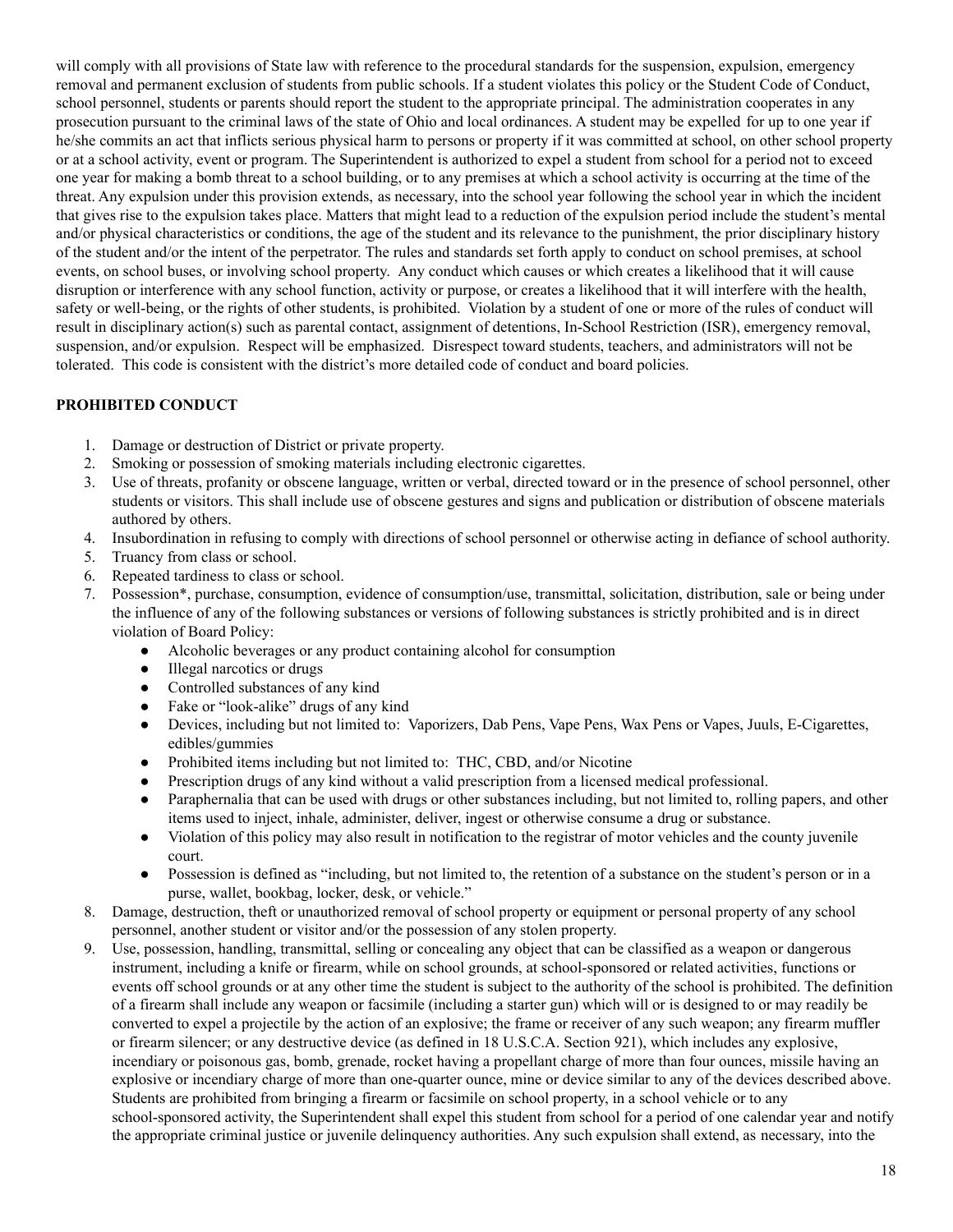school year following the school year in which the incident occurred. The Superintendent may reduce the one-year expulsion on a case-by-case basis. Matters which might lead to a reduction of the expulsion period include: An incident involving a student with a disability and the incident is a manifestation of the disability; the age of the student and its relevance to the punishment; the prior disciplinary history of the student; and/or the intent of the perpetrator or any other reason relevant to each incident. Students are also prohibited from bringing or possessing knives on school property, in a school vehicle or to any school-sponsored activity. The definition of a knife includes, but is not limited to, a cutting instrument consisting of a blade fastened to a handle. If a student brings a knife on school property, in a school vehicle or to any school-sponsored activity, the Superintendent shall expel the student from school, subject to the same conditions stated above. Violation of this section will also result in notification to the registrar of motor vehicles and the county juvenile judge.

- 10. Fighting among two or more students.
- 11. Assault, assault and battery, any inflictions of physical harm or threat thereof to any school personnel, other student or visitor.
- 12. The act of extortion (strong-arm or shakedown) from any person.
- 13. Violation of parking lot regulations.
- 14. Loitering in unauthorized areas.
- 15. Disruption of school; students shall not by use of violence, force, noise, coercion, threat, harassment, intimidation, fear, passive resistance or any other conduct, cause, attempt, or threaten to cause the disruption or obstruction of any lawful mission, process, activity or function of the school. Students shall not urge other students to engage in such conduct for the purpose of causing, attempting or threatening to cause the disruption or obstruction of any lawful mission, process, activity or function of the school. While this list is not intended to be all-inclusive, the following acts illustrate the kinds of misconduct prohibited by this rule:
	- Occupying any school building, school grounds or part thereof;
	- Blocking the entrance of any school building or corridor or room therein;
	- Setting fire or attempting to set fire to or damaging or attempting to damage or defacing or attempting to deface any school building or property;
	- Making by telephone call, letter or other means a threat to damage or destroy any school property or to disrupt any school-sponsored or related activity, function or event on or off school grounds. The Superintendent is authorized to expel a student from school for up to one full year for making a bomb threat to a school building or to any premises at which a school activity is occurring;
	- Activating or attempting to activate an emergency alarm system in the absence of an emergency;
	- Preventing or attempting to prevent by physical act or verbal utterance, the convening or continuing function of any school, class or activity or any lawful meeting or assembly on or off the school property;
	- Preventing or attempting to prevent students from attending class or any school-sponsored or related activity or event;
	- Except under the direct instruction of the principal or other authorized school personnel, blocking pedestrian or vehicular traffic on school property or at the site of any school-sponsored activity or event;
	- Continuously making noise or acting in a manner so as to interfere with a teacher's ability to conduct a class or an extracurricular activity.
- 16. Disrespect to intimidate, insult or in other manner abuse verbally or in writing, any member of the school staff or student body. Disrespect includes distributing or publishing any material, regardless of who authored the materials, which includes defamatory statements about any individual or ethnic/racial/religious group.
- 17. Forgery falsely using, in writing, the name of another person, or falsifying times, dates, grades, addresses or other data on school forms or correspondence that is school related.
- 18. Unauthorized fire setting.
- 19. Failure to serve or adhere to consequences assigned by teachers, educational aides, bus drivers, principals or other administrators or any other appropriate school personnel.
- 20. Harassment and/or hazing students shall not threaten, act or participate in any act or acts that injure, degrade, disgrace or tend to injure, degrade or disgrace any student.
- 21. Sexual harassment is any activity of a sexual nature that is unwanted or unwelcome including, but not limited to, unwanted touching, pinching, patting, verbal comments of a sexual nature, sexual name calling or pressure to engage in sexual activity. The school's normal disciplinary procedures will be followed in determining the appropriate consequence for sexual harassment, including suspension or expulsion as appropriate. Any student who believes he/she is a victim of sexual harassment in violation of this policy should immediately notify the Superintendent, who is the Title IX coordinator, or the student's building principal or other administrator with whom the student feels comfortable. A complete copy of the District's sexual harassment policy may be obtained by contacting the building principal.
- 22. Electronic devices A staff member must approve the use of electronic devices. The administration reserves the right to confiscate any items used inappropriately or without the permission of a staff member. Students may not record/video other students or staff. (See CELL PHONE & ELECTRONIC DEVICE USE.)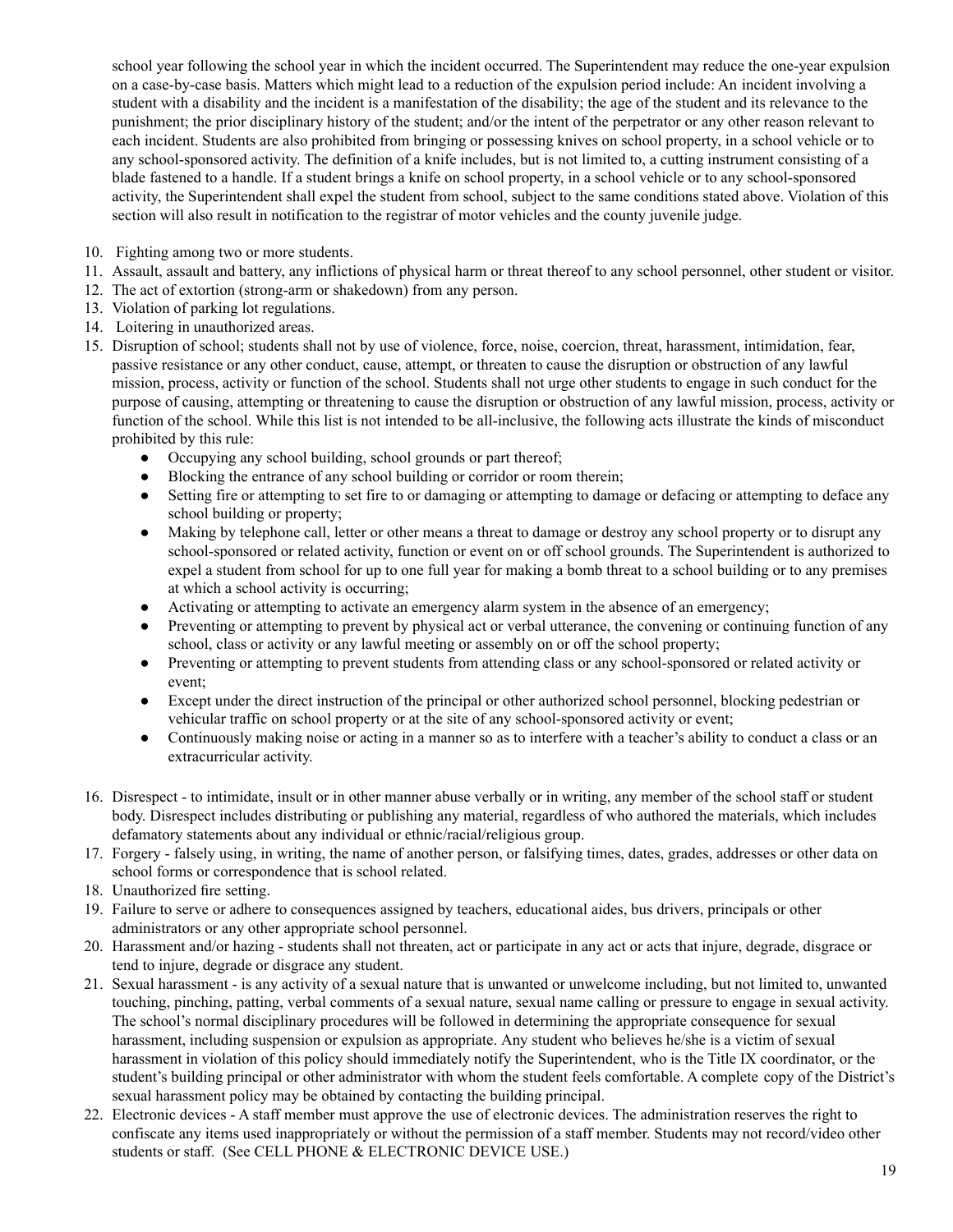23. Failure to provide evidence/providing false information/lying - students are expected to be honest concerning violations of the Code of Conduct and to help school officials establish the truth about a possible violation of the student Code of Conduct. In establishing the facts concerning an incident, students shall be expected to cooperate with school officials. Students shall not give, or assist in giving, false or fictitious accounts to any school official, police official, fire official or any other person acting in an official or lawful capacity.

#### ACADEMIC HONESTY

Honesty is essential to both individual and institutional integrity.

- Cheating is defined as an attempt by a student or students to better their grade on any graded assignment, oral or written, by methods or devices beyond those that are permitted by the classroom teacher.
- A student who helps another student cheat is considered equally guilty and is subject to the same penalties.
- The student whose name appears on the assignment should complete all student work. Parents/guardians and other adults may assist the child, but ultimately, the student is responsible for the completion of each assignment.

#### PLAGIARISM

Plagiarism is an act of fraud. All of the following are considered plagiarism:

- Turning in someone's else's work as your own
- Copying words or ideas from someone else without giving credit
- Failing to put a quotation in quotation mark
- Giving incorrect information about the source of a quotation
- Changing words but copying the sentence structure of a source without giving credit
- Copying so many words or ideas from a source that it makes up the majority of your work
- 24. Violating acceptable use policy students shall not use school-owned computers in a manner that violates the school's Acceptable Use Policy.
- 25. Dress and appearance students shall not violate school rules relating to dress and appearance. Students shall attend school dressed in a manner which is clean, not hazardous to their safety or the safety of others and which does not distract from the educational environment.
- 26. Trespassing
	- Students shall not enter upon school grounds or premises of a school building to which the students are not assigned during or after school hours except with the express permission of the school principal of that building or to attend or participate in a school-sponsored event in which their regularly assigned school is involved or where students from their regularly assigned school have been invited to attend or participate.
	- Students already under suspension, expulsion or emergency removal shall not enter upon grounds or premises of the students' regularly assigned or other school buildings without the express permission of the principal.
- 27. Any act that would be a criminal offense when committed by an adult that results in serious physical harm to persons or property (as defined by Ohio Revised Code) is prohibited and may subject the offender to expulsion of up to one year.
- 28. Gangs are prohibited. A gang is defined as any non-school-sponsored group; possibly of a secret or exclusive membership, whose purpose or practice includes the commission of illegal acts, violation of school rules and regulations, establishment of territory or turf or any action that threatens the safety or welfare of others. Gang activities such as initiation, recruitment, wearing of colors (items or articles that are gang membership identifiers), fighting, assault, hazing or establishing turf on titled school property, at school functions and school-related activities are prohibited.
- 29. Other Conduct It should be noted that other possible student conduct, persistent disobedience, or gross misconduct might also serve as grounds for suspension or expulsion when the conduct violates the criminal law or is contrary to the school's educational mission.
- 30. Students are prohibited from deliberately making false reports of harassment, intimidation, or bullying. Any student responsible for making a false report of that nature may be subject to school discipline up to and including expulsion from school.

## **DISCIPLINE**

To provide the very best possible learning situation, Wickliffe High School students are expected to adhere to the established basic standards in the classroom and throughout the school. Any student who causes a disruption, thus depriving others of learning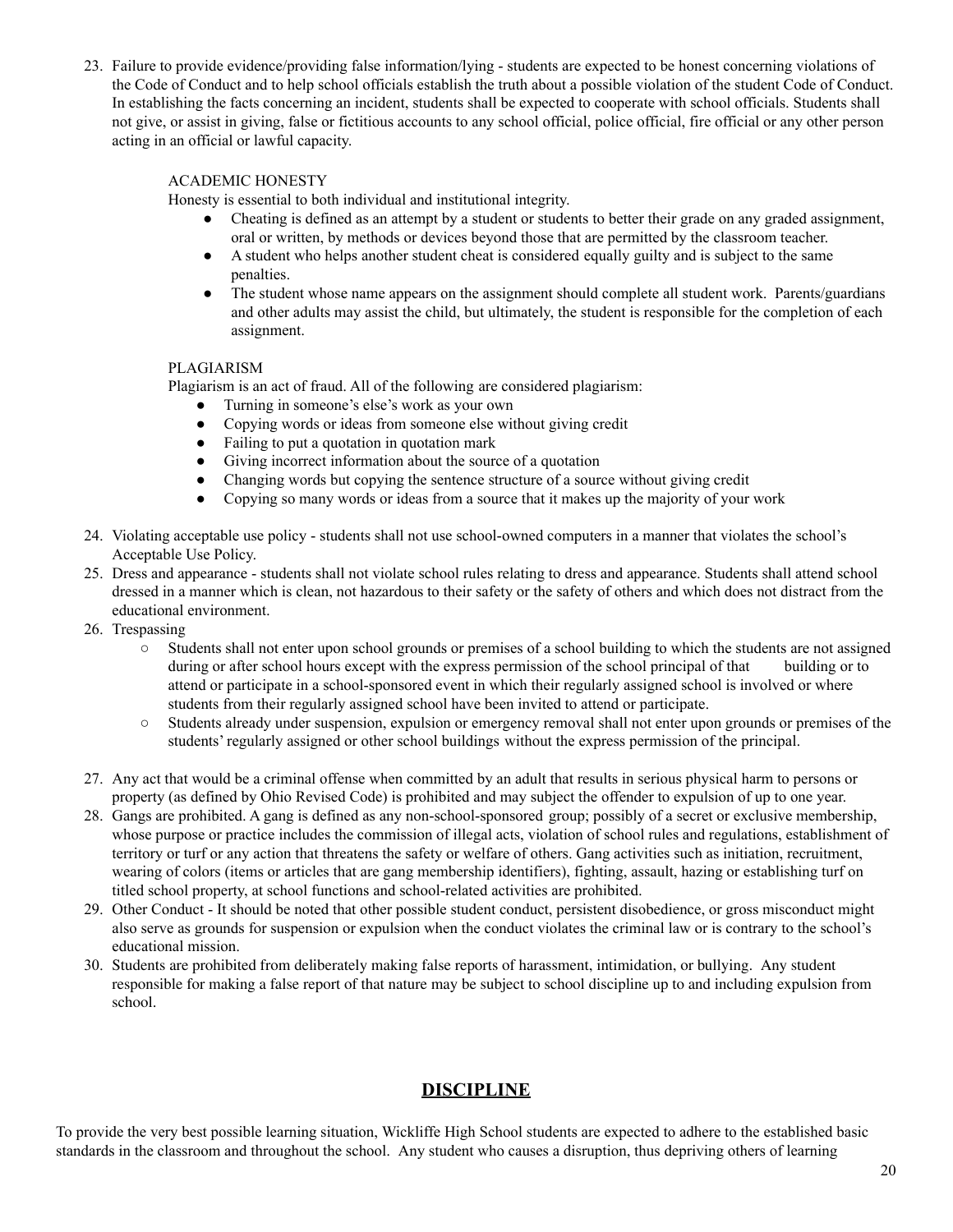opportunities, will be subject to consequences for his/her actions. Insubordinate behavior will not be tolerated. Parents are expected to assist the staff in promoting good discipline relative to the learning situation in school. All students have the right to be free from any form of intimidation, harassment, or other threat against them. Wickliffe High School will be a safe environment for all students and those who would violate the safety of others will be subject to consequences for his/her actions. In addition, any student who is disciplined for a violent/threatening offense may be required to have a threat assessment completed. The Wickliffe City School Board of Education adopts the Code of Student Conduct annually. Rules and regulations are consistent in all grades, with the administration at each building level given the latitude to exercise discretion in applying behavior modifying techniques. Corrective measures may differ based on age, maturity, grade, number of other offenses, and severity of the offense.

#### **DUE PROCESS**

The Board and school officials have the legal authority to deal with disruptive students and student misconduct. Due process, in the context of administrative proceedings carried out by school authorities, does not mean that the procedures used by the courts in juvenile proceedings must be followed. The Ohio and Federal Rules of Evidence do not apply. Students have clearly established means by which administrative due process is available for the protection of his/her rights.

Due process procedures are:

- 1. Applied equally to all and
- 2. Enforced in a manner that involves:
	- A. adequate and timely notice and opportunity to prepare a defense;
	- B. an opportunity to be heard at a reasonable time and in a meaningful manner and
	- C. the right to a speedy and impartial hearing on the merits of the case.

*In cases of student suspension or expulsion, the specific due process procedures set by the Board's policy are followed.*

#### **AFTER SCHOOL/DETENTION**

After school/Detention is an alternative discipline measure that may be used by an administrator. The exact times and location will be provided to the student prior to the assignment. Students are expected to bring schoolwork and remain on task. Failure to report, leaving early, being tardy, or misbehavior during detention may result in further disciplinary consequences.

#### **EMERGENCY REMOVAL**

Pending completion of the procedures set forth in Suspensions or Expulsions, when circumstances are such that a student's continuing presence in school is reasonably certain to pose a continuing danger to persons or property or an on-going threat of disrupting the academic process taking place either within the classroom or elsewhere, on the school premises or at school-sponsored or related activities or events, the Superintendent, principal or assistant principal may remove a student from curricular or extracurricular activities or from the school premises, for a period not exceeding 72 hours, without complying with the notice and hearing requirements for suspension or expulsion. In like circumstances, a teacher may remove a student from curricular or extracurricular activities under his/her supervision without complying with the notice and hearing requirements of suspension or expulsion. As soon as practicable after making such removal, the teacher shall submit the reasons for removal to the principal in writing. If a student is removed, written notice of the reason(s) for the removal and written notice of the hearing to be held regarding the removal shall be given to the student, as soon as practicable, prior to the hearing. The hearing must be held within three school days from the time the initial removal is ordered. The hearing shall be held in accordance with the procedure for suspension unless it is probable that the student may be subject to expulsion. In that event, hearings shall be held in accordance with the procedure for expulsion, except that the hearing shall be held within three school days of the initial removal. The school official that ordered, caused or requested the student's removal shall be present at the hearing. This procedure shall not and need not be followed in cases when a student is removed from one or more curricular or extracurricular activities for a period of less than 24 hours and is not subject to suspension or expulsion.

#### **SUSPENSION**

Suspension is defined as the denial to a student, for a school period of at least one but no more than 10 school days, of permission to attend school and to take part in any school activities. Suspension may be extended beyond the current semester or school year. This procedure shall not and need not be followed in cases where a student is removed from one or more curricular activities for a period of less than 24 hours and is not subject to suspension.

When the alleged misconduct becomes known, the student will be given written notice of the intention of suspension and the reasons for such action by the Superintendent, principal or assistant principal. The student will be given an opportunity to appear at an informal hearing before the Superintendent or his/her designee, principal or assistant principal and challenge the reasons for the possible suspension or otherwise explain his/her actions. Within one school day after the time of a student's suspension, the Superintendent, principal or assistant principal shall send written notice of the suspension to the student's parent, guardian or custodian and the Treasurer of the Board. The notice shall specify the duration of the suspension and the reasons therefore. It also shall include notification of the right of the student or his/her parent, guardian or custodian to appeal the suspension to the Board's designee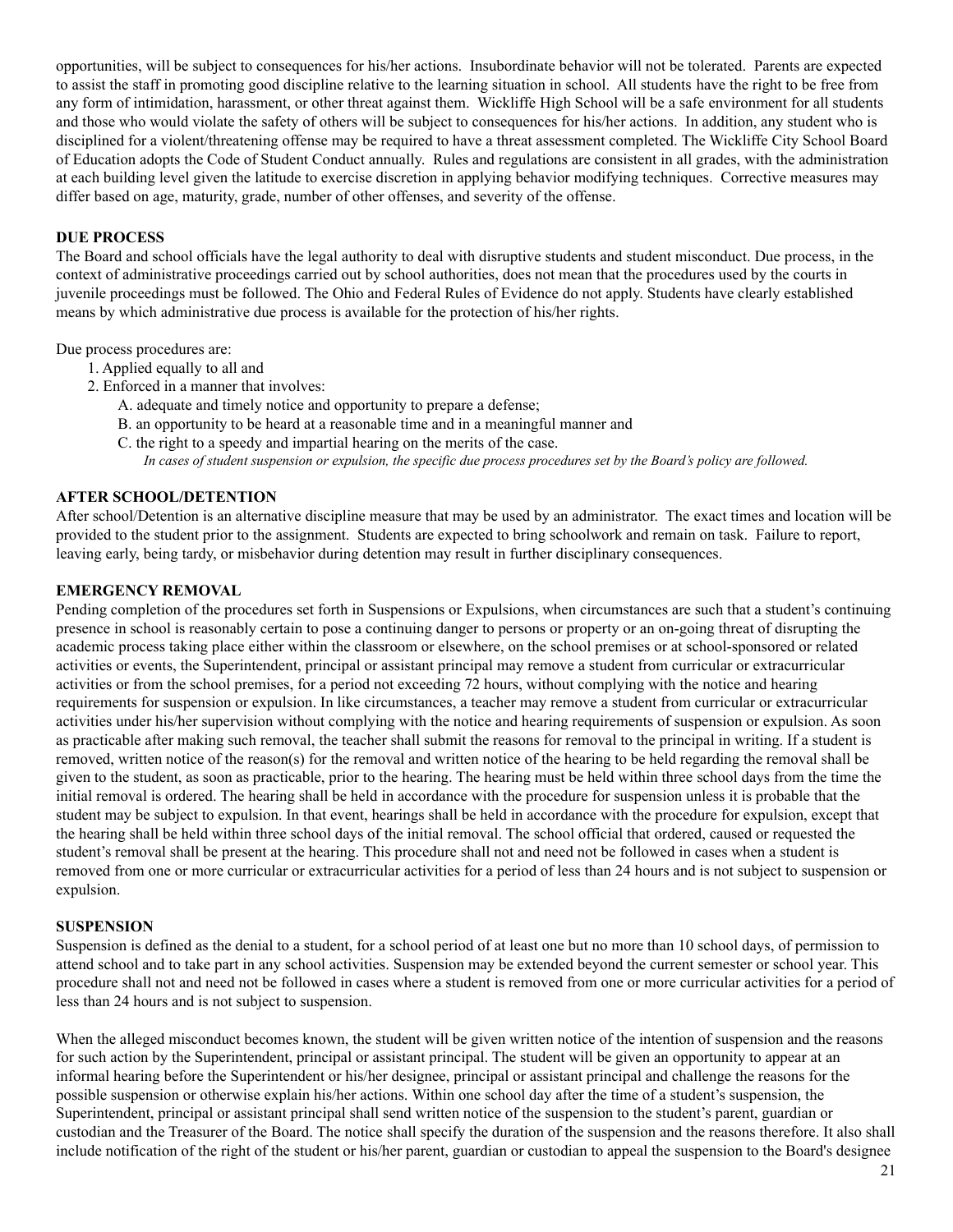within seven calendar days of the suspension order. Suspension from school is not intended to serve as an academic consequence; therefore, students are required to make arrangements with *teaching* staff to remain current with assignment/assessment completion while suspended. Students will be given the number of school days suspended plus one additional school day to submit assignments. Students who complete the assignment in the specified amount of time will have the opportunity to earn full credit on the assignment(s).

#### Suspension Appeals Procedure

- 1. A student or his/her parent, guardian, or custodian may appeal his/her suspension to the Board's designee. Notice of such appeal shall be filed, in writing, with the Treasurer of the Board not later than seven calendar days after the suspension letter was mailed. The student or his/her parent, guardian or custodian may be represented in the appeal proceeding and shall be granted a hearing before the Board or its designee to be heard against the suspension or expulsion.
	- The Board, by a majority vote of its full membership or by the action of its designee, may affirm the suspension or may reinstate the affected student or may otherwise reverse, vacate or modify the order of suspension.
	- The Board appoints the Superintendent as its designee to hear all suspension appeals, except where the suspension was issued by the Superintendent. If the Superintendent issued the suspension, the Board appoints the Elementary School Principal as its designee to hear the suspension appeal. All appeal hearings on suspensions and may be heard in executive session at the election of the party appealing. The Board or its designee shall take action on the suspension or appeal in public session.
- 2. A verbatim record shall be kept of all hearings under this paragraph.
- 3. Decisions of the Board or its designee may be appealed under State law.

#### **EXPULSION**

Expulsion is defined as the denial to the student, for a period exceeding 10 school days, of permission to attend school and to take part in any school function or the denial or permission to attend a particular class or classes or to take part in an activity for such a period. Expulsions may extend beyond the current semester or school year. Prior to any expulsion, the Superintendent shall give the student and his/her parent, guardian or custodian written notice of the intention to expel and shall provide the student and his/her parent, guardian or custodian with an opportunity to appear before the Superintendent or his/her designee and challenge the reasons for the intended expulsion or otherwise explain the student's actions.

The notice shall include the reasons for the intended expulsion, notification of the right of the student, guardian, custodian or their representative to appear before the Superintendent or his/her designee to hear and to challenge the reasons for the intended expulsion or otherwise to explain the student's actions and notification of the time and place to appear. The time to appear shall not be sooner than three nor later than five days after the notice has been mailed unless the Superintendent grants an extension of time at the request of the student or his/her guardian, custodian or representative. Such extensions shall not exceed five days. If an extension of time is granted, the Superintendent shall notify the student and his/her parent, guardian, custodian or representative of the new time and place to appear. Within one school day after the time of any expulsion, the Superintendent shall send written notice to the student and his/her parent, guardian or custodian and the Treasurer of the Board. The notice shall specify the duration of the expulsion and the reasons therefore. It also shall include notification of the right of the student and his/her parent, guardian or custodian to appeal the expulsion to the Board or to its designee within seven calendar days of the expulsion in order to be heard against such expulsion, to be represented in the appeal proceeding, to be granted a hearing before the Board or its designee in order to be heard against the expulsion and to request that such hearing be held in executive session. This procedure shall not and need not be followed in cases when a student is removed from one or more curricular activities for a period of less than 24 hours and is not subject to expulsion. Any act that would be a criminal offense when committed by an adult that results in serious physical harm to persons or property, as defined by State law, may subject the offender to expulsion of up to one year. Additionally, bomb threats and violations of the weapons in schools policy may result in expulsion of up to one year. The Superintendent may reduce the one-year expulsion on a case-by-case basis. Matters which might lead to a reduction of the expulsion period include an incident involving a student with a disability and the incident is a manifestation of the disability, the age of the student and its relevance to the punishment, the prior disciplinary history of the student and/or the intent of the perpetrator or any other reason relevant to each incident. Any student who is expelled from school for more than 20 days or into the following semester or school year is referred to an agency that works towards improving the student's attitudes and behavior. The Superintendent provides the student and his/her parent(s) with the names, addresses and telephone numbers of the public and private agencies providing such services.

#### Expulsion Appeals

1. A student or his/her parent, guardian or custodian may appeal his/her expulsion to the Board or its designee. Notice of such appeal shall be filed, in writing, with the Treasurer of the Board within seven calendar days of any expulsion. The student or his/her parent, guardian or custodian may be represented in the appeal proceeding and shall be granted a hearing before the Board or its designee to be heard against the expulsion.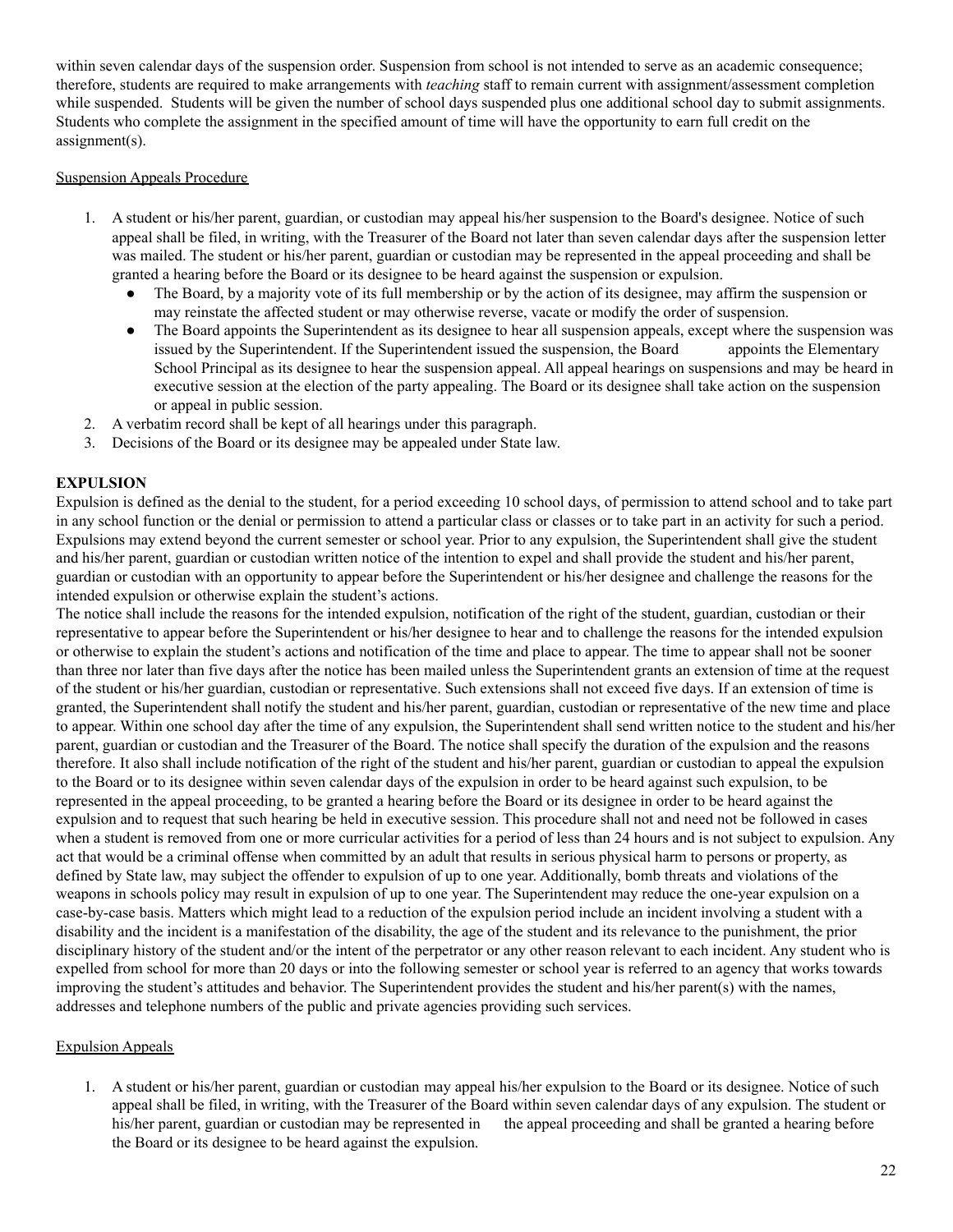- The Board, by a majority vote of its full membership or by the action of its designee, may affirm the suspension or expulsion or may reinstate the affected student or may otherwise reverse, vacate or modify the order of suspension or expulsion.
- The Board shall hear its own suspension and expulsion appeals, unless it appoints a designee, on a case-by- case basis. All Board hearings on suspensions and expulsions may be heard in executive session at the election of the party appealing. The Board shall take action on the suspension or expulsion appeal in public session.
- 2. A verbatim record shall be kept of all hearings under this paragraph.
- 3. Decisions of the Board or its designee may be appealed under State law.

## **BULLYING/HAZING/DATING VIOLENCE (Board Policy JFCF-R)**

The prohibition against hazing, dating violence, harassment, intimidation or bullying is publicized in student handbooks and in the publications that set the standard of conduct for schools and students in the District. In addition, information regarding the policy is incorporated into employee handbooks and training materials.

#### School Personnel Responsibilities and Complaint Procedures

Hazing, bullying behavior and/or dating violence by any student/school personnel in the District is strictly prohibited, and such conduct may result in disciplinary action, including suspension and/or expulsion from school. Hazing, bullying and/or dating violence means any intentional written, verbal, graphic or physical acts, including electronically transmitted acts, either overt or covert, by a student or group of students toward other students/school personnel with the intent to haze, harass, intimidate, injure, threaten, ridicule or humiliate. Such behaviors are prohibited on or immediately adjacent to school grounds; at any school-sponsored activity; in any District publication; through the use of any District-owned or operated communication tools, including but not limited to District e-mail accounts and/or computers; on school-provided transportation or at any official school bus stop.

Hazing, bullying and/or dating violence can include many different behaviors. Examples of conduct that could constitute prohibited behaviors include, but are not limited to:

- 1. physical violence and/or attacks;
- 2. threats, taunts and intimidation through words and/or gestures;
- 3. extortion, damage or stealing of money and/or possessions;
- 4. exclusion from the peer group or spreading rumors;
- 5. repetitive and hostile behavior with the intent to harm others through the use of information and communication technologies and other web-based/online sites (also known as "cyber bullying"), such as the following:
	- A. posting slurs on web sites, social networking sites, blogs or personal online journals;
	- B. sending abusive or threatening emails, web site postings or comments and instant messages;
	- C. using camera phones to take embarrassing photographs or videos of students and/or distributing or posting the photos or videos online and
	- D. using web sites, social networking sites, blogs or personal online journals, e-mails or instant messages to circulate gossip and rumors to other students.
	- E. excluding others from an online group by falsely reporting them for inappropriate language to Internet service providers.

In evaluating whether conduct constitutes hazing or bullying, special attention is paid to the words chosen or the actions taken, whether such conduct occurred in front of others or was communicated to others, how the perpetrator interacted with the victim and the motivation, either admitted or appropriately inferred.

#### Teachers and Other School Staff

Teachers and other school staff who witness acts of hazing, bullying and/or dating violence as defined above promptly notify the building principal/designee of the event observed and promptly file a written incident report concerning the events witnessed. Teachers and other school staff who receive student or parent reports of suspected hazing, bullying and/or dating violence promptly notify the building principal/designee of such report(s). If the report is a formal, written complaint, the complaint is forwarded to the building principal/designee no later than the next school day. If the report is an informal complaint by a student that is received by a teacher or other professional employee, he/she prepares a written report of the informal complaint that is forwarded to the building principal/designee no later than the next school day.

**Complaints** 

1. Formal Complaints

Students and/or their parents or guardians may file reports regarding suspected hazing, harassment, intimidation, bullying and/or dating violence. The reports should be written. Such written reports must be reasonably specific including the person(s) involved; number of times and places of the alleged conduct; the target of suspected harassment, intimidation and/or bullying and the names of any potential student or staff witnesses. Such reports may be filed with any school staff member or administrator. They are promptly forwarded to the building principal/designee for review.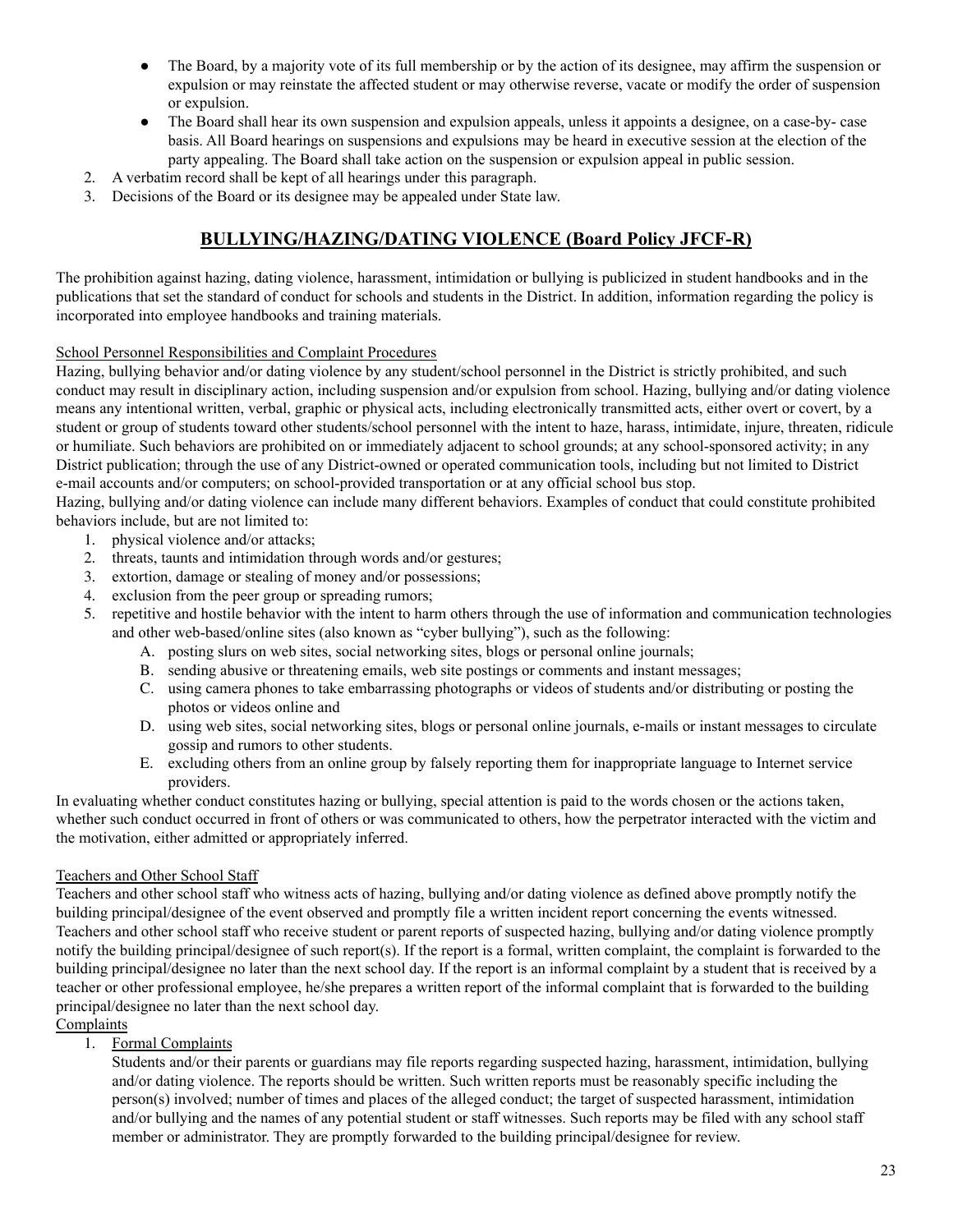## 2. Informal Complaints

Students, parents or guardians and school personnel may make informal complaints of conduct that they consider to be harassment, intimidation and/or bullying by verbal report to a teacher, school administrator or other school personnel. Such informal complaints must be reasonably specific as to the actions giving rise to the suspicion of hazing, harassment, intimidation and/or bullying, including person(s) involved, number of times and places of the alleged conduct, the target of the prohibited behavior(s) and the names of any potential student or staff witness. The school staff member or administrator who receives the informal complaint promptly documents the complaint in writing, including the above information. This written report by the school staff member and/or administrator is promptly forwarded to the building principal/designee for review.

## 3. Anonymous Complaints

Students who make informal complaints as set forth above may request that their name be maintained in confidence by the school staff member(s) and administrator(s) who receive the complaint. The anonymous complaint is reviewed and reasonable action is taken to address the situation, to the extent such action (1) does not disclose the source of the complaint, and (2) is consistent with the due process rights of the student(s) alleged to have committed acts of hazing, bullying and/or dating violence.

All incidents are to be reported to the Superintendent or his/her designee.

## Intervention Strategies

1. Teachers and Other School Staff

In addition to addressing both informal and formal complaints, school personnel are encouraged to address the issue of hazing, bullying and/or dating violence in other interactions with students. School personnel may find opportunities to educate students about harassment, hazing, intimidation and bullying and help eliminate such prohibited behaviors through class discussions, counseling and reinforcement of socially appropriate behavior. School personnel should intervene promptly whenever they observe student conduct that has the purpose or effect of ridiculing, humiliating or intimidating another student/school personnel, even if such conduct does not meet the formal definition of harassment, hazing, intimidation or bullying.

## 2. Administrator Responsibilities

A. Investigation

The principal/designee is notified of any formal or informal complaint of suspected harassment, hazing, intimidation or bullying. Under the direction of the building principal/designee, all such complaints are investigated promptly. A written report of the investigation is prepared when the investigation is complete. The report includes findings of fact, a determination of whether acts of hazing, bullying and/or dating violence were verified, and when prohibited acts are verified, a recommendation for intervention, including disciplinary action, is included in the report. Where appropriate, written witness statements are attached to the report. Notwithstanding the foregoing, when a student making an informal complaint has requested anonymity, the investigation of such complaint is limited as is appropriate in view of the anonymity of the complaint. Such limitation of the investigation may include restricting action to a simple review of the complaint (with or without discussing it with the alleged perpetrator), subject to receipt of further information and/or the withdrawal by the complaining student of the condition that his/her report be anonymous.

## B. Nondisciplinary Interventions

When verified acts of hazing, bullying and/or dating violence are identified early and/or when such verified acts do not reasonably require a disciplinary response, students may be counseled as to the definition of the behavior, its prohibition and their duty to avoid any conduct that could be considered harassing, hazing, intimidating and/or bullying. If a complaint arises out of conflict between students or groups of students, peer mediation may be considered. Special care, however, is warranted in referring some cases to peer mediation. A power imbalance may make the process intimidating for the victim and therefore inappropriate. The victim's communication and assertiveness skills may be low and could be further eroded by fear resulting from past intimidation and fear of future intimidation. In such cases, the victim should be given additional support. Alternatively, peer mediation may be deemed inappropriate to address the concern.

#### C. Disciplinary Interventions

When acts of harassment, intimidation and bullying are verified and a disciplinary response is warranted, students are subject to the full range of disciplinary consequences. Anonymous complaints that are not otherwise verified, however, cannot provide the basis for disciplinary action. In and out-of-school suspension may be imposed only